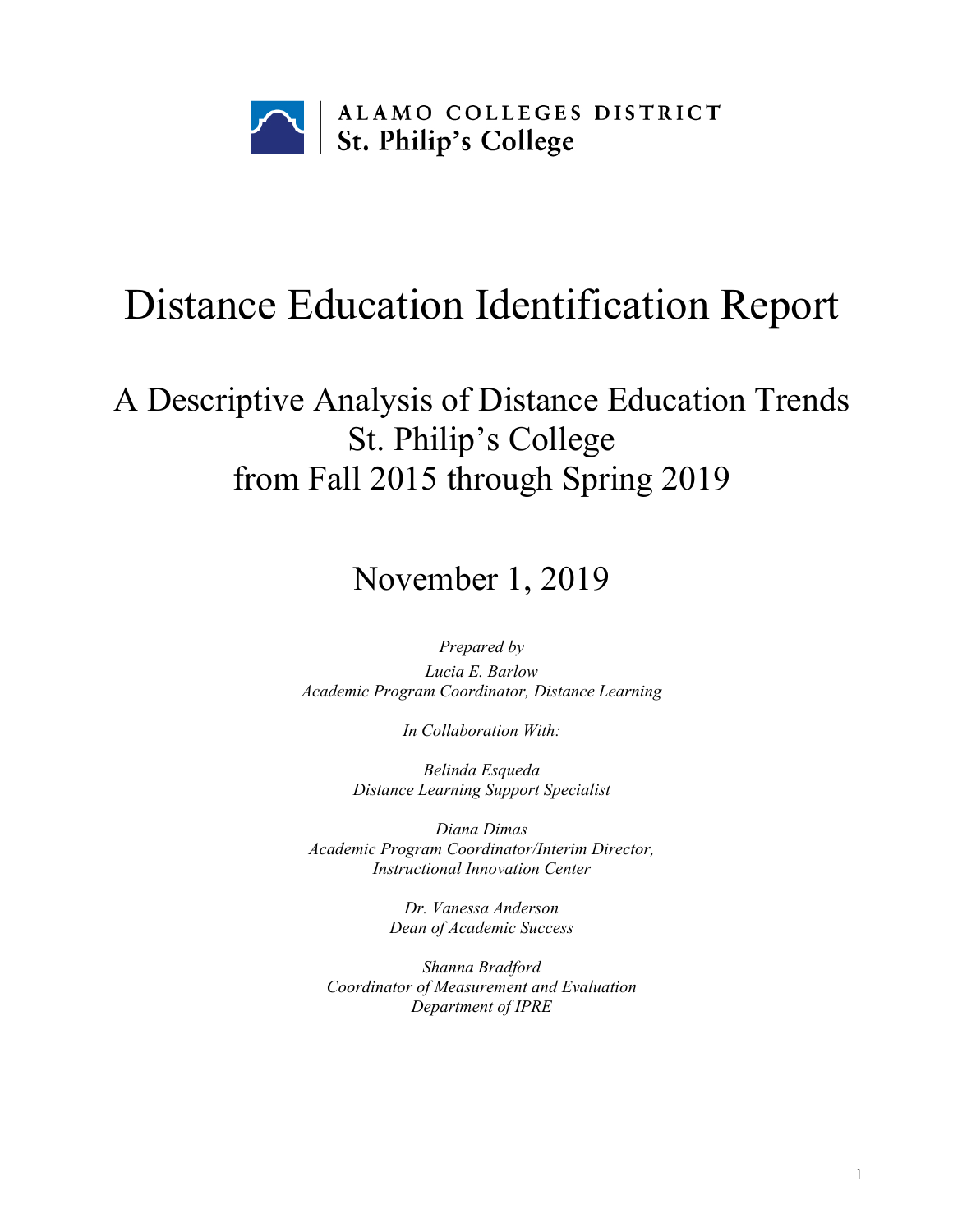#### **Introduction**

The purpose of the Distance Education Identification Report is to provide information for various internal and external constituencies regarding trends in the growth of online and hybrid courses, specifically trends in student online enrollment, online enrollment in dual credit and early college high school courses, online course sections, distance learning certified faculty, student success, and support for students. In addition, this report illustrates the percentage of distance education courses within each academic program. This report focuses on distance education courses at St. Philip's College offered in Fall 2015 through Spring 2019 semesters.

This report provides descriptive, quantitative data on online and hybrid courses, in addition to St. Philip's College student duplicated enrollment and trends. As part of its preparation for the SACS-COC 2015 On-Site visit and the SACS-COC 2016 Special Committee visit, St. Philip's College conducted a four-phase process: Identification, Assessment, Awareness and Continuous and Customized Improvement based on findings.

First, the institution identified distance education courses, followed by a descriptive assessment on courses identified. The Awareness phase then allowed the institution to share the identification and descriptive assessment of data with internal and external St. Philip's College constituencies. Lastly and most importantly, data reviewed in this report allowed for customized improvement in each educational program and division.

This report has been updated to reflect current trends through Spring 2019, as well as updated information related to distance education at St. Philip's College.

#### **I. Identification**

#### **A. Distance Education Course Enrollment and Student Success**

This report describes online and hybrid course enrollment, success rates, and number of course sections offered each semester starting with Fall 2015 and concluding in Spring 2019. The Office of Institutional Planning, Research and Effectiveness provided the data described in this report, unless otherwise noted. Appendix A lists definitions of terms used in this report. Appendix B illustrates the Institutional Summary Form that lists all educational programs that are available 25-49% online, greater than or equal to 50% online, or 100% online.

#### **B. Institutional Memberships**

In order to stay abreast of current trends and regulations in distance education, St. Philip's College maintains institutional memberships in the National Council for State Authorization Reciprocity Agreements (NC-SARA), the Online Learning Consortium (OLC), and the Instructional Technology Council (ITC).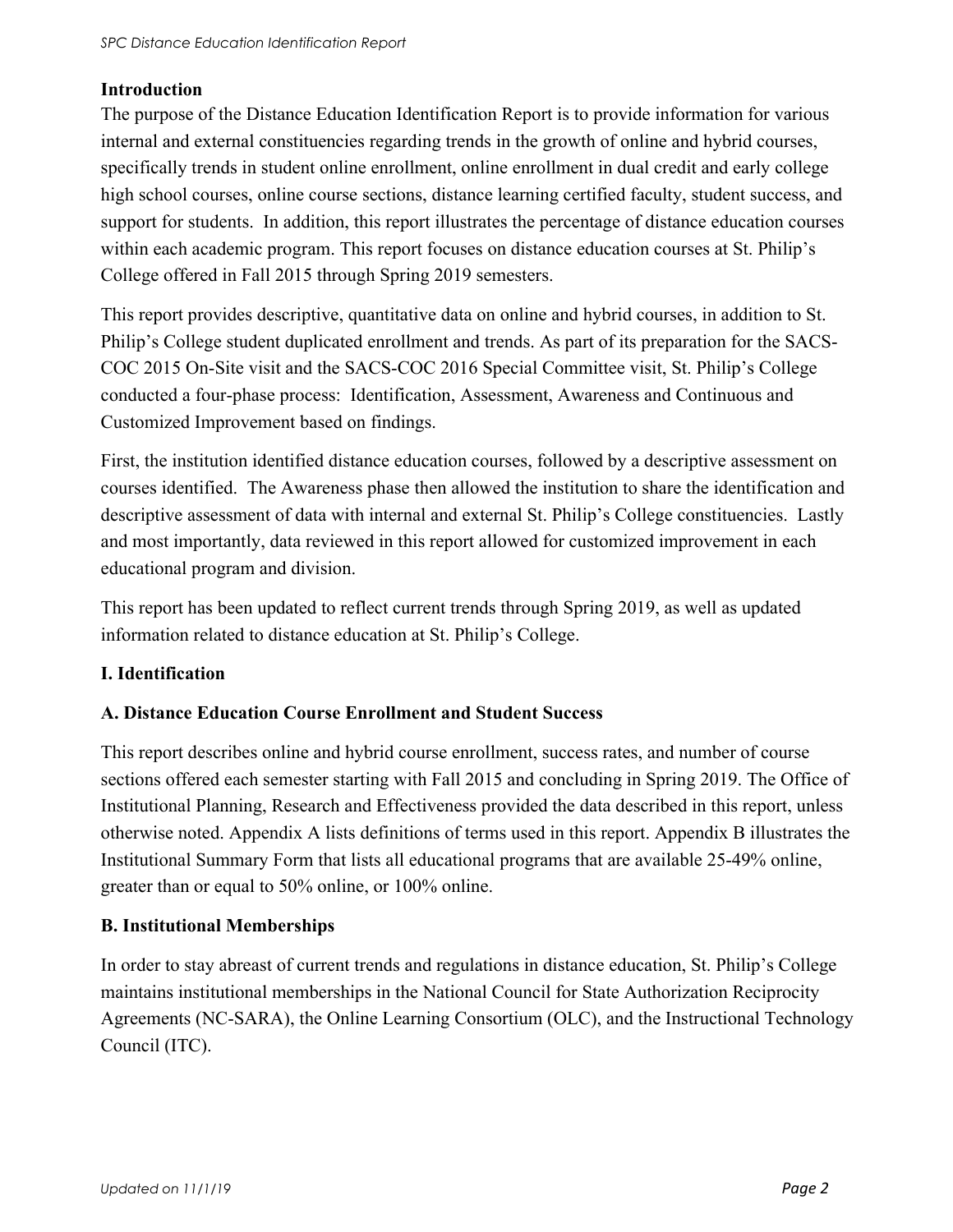

As a member of NC-SARA, St. Philip's College ensures that it meets requirements related to students who reside outside of Texas and who are enrolled in our online courses. The college submits annual reports to NC-SARA with the number of outof-state students enrolled in our online classes.

The following excerpt is from the Southern Regional Education Board, the regional education compact that includes Texas.

"In 2010, the U.S. Department of Education articulated that each state is responsible for authorizing education offered to its residents from institutions outside the state. This reminder of state law had major implications: institutions of higher education would have to continue expensive and timeconsuming processes to request authorizations for each state and states faced the prospect of requests from thousands of institutions.

Accreditors, government agencies and higher education organizations have developed a nationwide reciprocity agreement to address these challenges."

## **ONLINE LEARNING™** CONSORTIUM

As a member of OLC, St. Philip's College has access to up-to-date and high-quality faculty and staff

development resources such as webinars, courses, publications, and conferences related to distance education. The following is an excerpt from the organization's web site.

"The Online Learning Consortium (OLC) is the leading professional organization devoted to advancing quality online learning by providing professional development, instruction, best practice publications and guidance to educators, online learning professionals and organizations around the world. OLC is a key factor in the transformation of the e-Education field. Through our conferences, quality learning opportunities, and tools for individual and institutional success we have been a part of this swift growth."

## Instructional Fechnology Council

As a member of ITC, St. Philip's College has access to professional development, collaborative opportunities, research, and innovative practices in distance education. ITC is an affiliated council of the American Association of Community Colleges (AACC). ITC also tracks

federal legislation that affects distance learning and conducts annual professional development meetings.



St. Philip's College is also a participant in the Virtual College of Texas (VCT). As a provider college in VCT, the college provides online classes to students in other community colleges in Texas. Students enroll through

their home institution, called the host college. The students' home college awards the credits.



Additionally, several faculty and staff are members of the Texas Distance Learning Association (TxDLA) and participate in annual conferences, webinars, or professional development programs.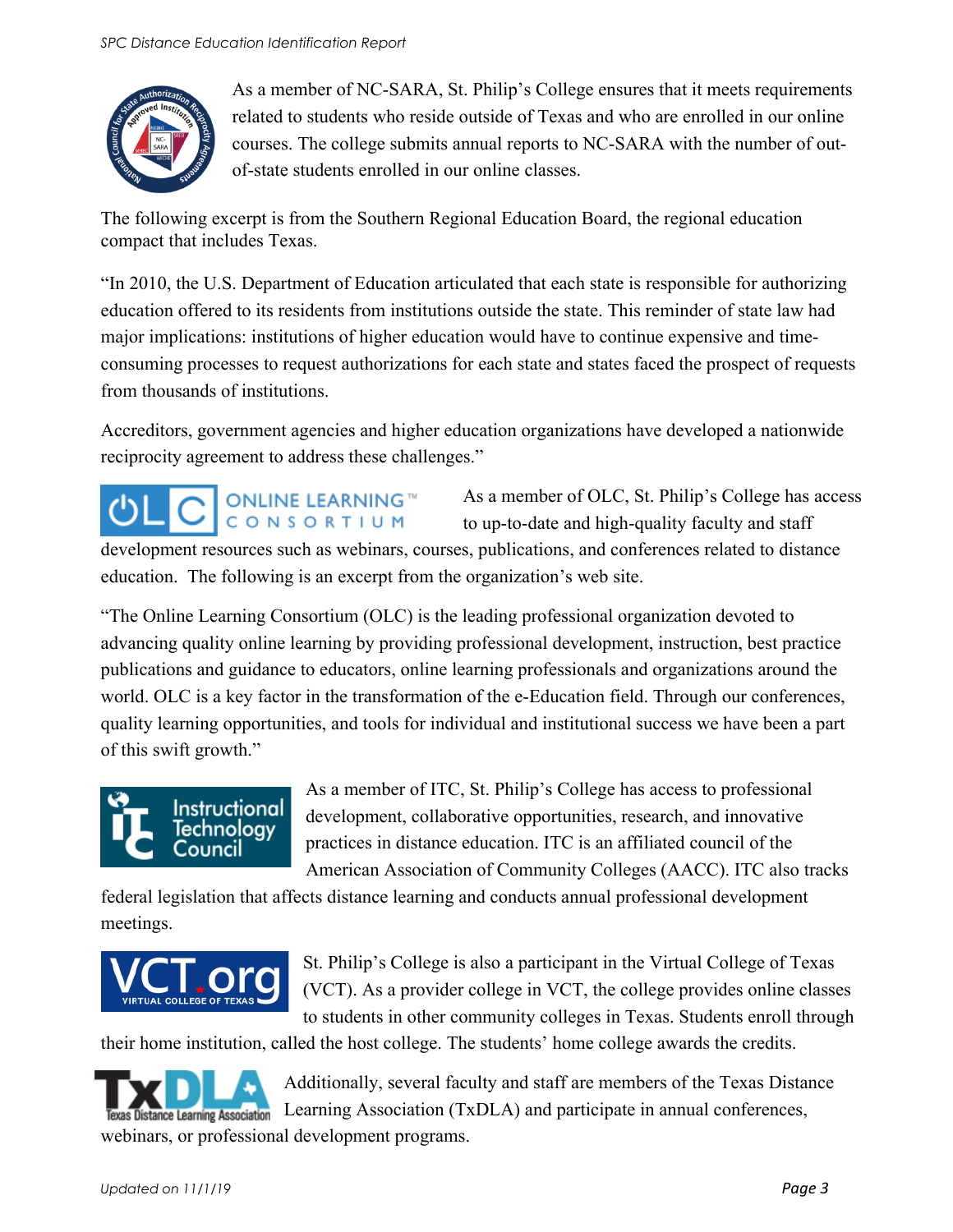#### **C. College Rankings**



SR Education Group named St. Philip's College # 9 with the 2019 Best Online Community Colleges in Texas. Eligible schools were ranked according to their scores, and scores were calculated according to an internal formula that incorporates retention rate, online enrollment percentage, and the number of online associate degrees offered. Some schools do not report retention rate, so

for those schools, graduation rate was used instead. Graduation rate or retention rate was weighted most highly in order to ensure that the rankings highlight the schools whose students are most likely to earn a degree.



Additionally, TheBestSchools.org, a member of the National Association for College Admission Counseling, has ranked the college's Associate of Applied Science in Information Technology Cybersecurity Specialist as number eight  $(8)$  in the nation. The organization states, the program "prepares" students to meet the ever-changing nature of digital threats. The National Security Agency and the Department of Homeland Security have reaffirmed St. Philip's College as a National Center of Academic Excellence in Cyber

Defense Two-Year Education. This designation covers academic years 2014 through 2020.



SPC was named #11 at Best Colleges.com for having "the best online art programs." Quality online art programs being considered by students should be accredited and affordable while giving art students the tools and knowledge they need for success in the academic world and beyond

graduation. We have ranked the top online art degree programs based on our measured and comprehensive methodology to help students interested in studying the arts find the best online art degree programs in the nation.

#### **D. Distance Learning Compliance**

In order to facilitate maintaining compliance with distance education aspects of SACSCOC accreditation, the college established a Distance Learning Compliance Committee composed of faculty and staff and co-chaired by the Director of Teaching with Technology and the Dean for Academic Success whose division includes the Center for Distance Learning. The committee meets several times a year to review the status of online enrollments, programs, technology, online student support, and online faculty development.

#### **E. Center for Distance Learning**

The college's Center for Distance Learning mission is to provide services and support to online students. The center includes a Coordinator, a Distance Learning Support Specialist, and part-time staff. These staff members oversee an open computer lab, as well as online resources. They support students by email, by phone, or in person. The center also manages and facilitates the Orientation to Online Learning (OLRN) course required of all students who are new to online learning.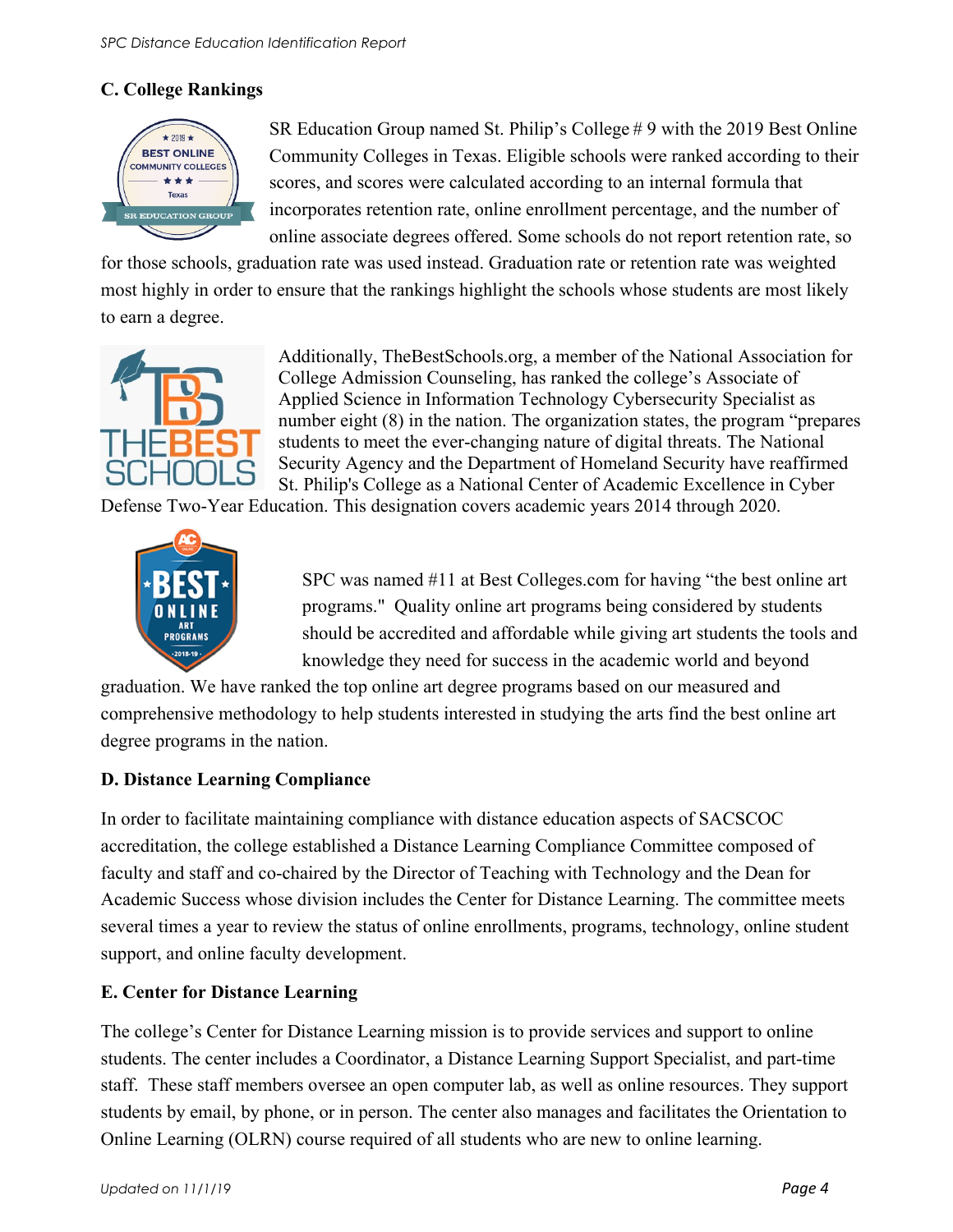#### **II. Data Analysis/Assessment**

#### **A. Number of Distance Education (DE) Students**

St. Philip's College experienced a slight decrease of 6% in the number of distance education students from Fall 2017 (6,789) to Fall 2018 (5,991) and an increase of 3% from Spring 2018 (6,542) to Spring 2019 (7,207).

This trend is also reflected in the percentage of distance education students compared to the total number of students by semester. From Fall 2016 to Fall 2017, the percentage of students taking at least one distance education course decreased slightly by 2.9% from 42.8% to 39.9% and from Spring 2018 to Spring 2019, there was an increase of 2.19%, from 44.17% to 46.63%.

These trends are illustrated in Table 1. The total number of students taking distance education courses (online or hybrid) has been close to or at 50% of the total student population since Fall 2015 with a decrease in Fall 2018.

|                                              | Fall<br>2015 | <b>Spring</b><br>2016 | Fall<br>2016 | <b>Spring</b><br>2017 | Fall<br>2017 | <b>Spring</b><br>2018 | Fall<br>2018 | <b>Spring</b><br>2019 |
|----------------------------------------------|--------------|-----------------------|--------------|-----------------------|--------------|-----------------------|--------------|-----------------------|
| <b>No. of Online Students</b>                | 5,947        | 6,455                 | 5,574        | 5,984                 | 5,880        | 6,028                 | 5,449        | 6,592                 |
| No. of Hybrid Students                       | 1,112        | 617                   | 870          | 518                   | 909          | 514                   | 542          | 615                   |
| <b>Total Number of DE</b><br><b>Students</b> | 7.059        | 7.072                 | 6,444        | 6,502                 | 6,789        | 6.542                 | 5,991        | 7,207                 |
| <b>Total Students Enrolled</b>               | 12,826       | 12,891                | 13,275       | 13,314                | 13,712       | 13.648                | 13.657       | 14,137                |
| DE Students as Percent of<br><b>Total</b>    | 55%          | 55%                   | 49%          | 49%                   | 50%          | 48%                   | 44%          | 51%                   |

*Table 1 – Number of Distance Education Students*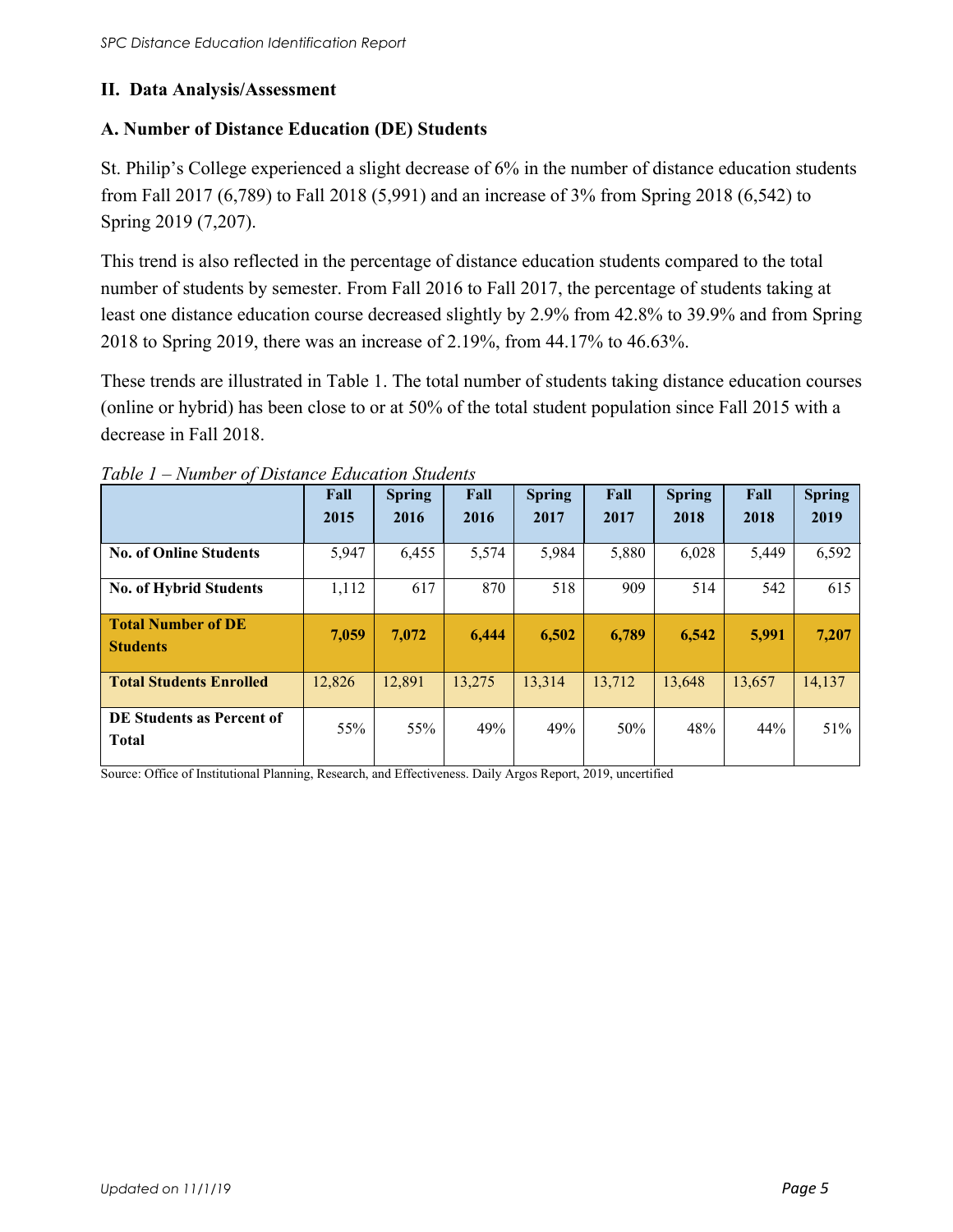Figure 1 illustrates the number of students taking distance education courses each semester starting with Fall 2015.



*Figure 1 – Student Enrollment* 

Source: Office of Institutional Planning, Research, and Effectiveness. Daily Argos Report, 2019, uncertified

#### **B. Duplicated Enrollment in Distance Education Courses**

Table 2 illustrates enrollment by semester and compares distance education enrollment to total college enrollment. When compared to total college enrollments, there is an upward trend in the percentage of distance education enrollments. From Fall 2017 to Fall 2018, the percentage of distance education enrollments had a significant increase of 5.95% from 29.8% to 35.75% and from Spring 2018 to Spring 2019, there was an increase of 2.04%, from 32% to 34.04%.

|                                                            | Fall<br>2015 | <b>Spring</b><br>2016 | Fall<br>2016 | <b>Spring</b><br>2017 | <b>Fall 2017</b> | <b>Spring</b><br>2018 | Fall<br>2018 | <b>Spring</b><br>2019 |
|------------------------------------------------------------|--------------|-----------------------|--------------|-----------------------|------------------|-----------------------|--------------|-----------------------|
| <b>Online enrollment</b>                                   | 7,700        | 8,540                 | 7,891        | 8,435                 | 8,281            | 8,433                 | 8,469        | 8,837                 |
| <b>Hybrid Enrollment</b>                                   | 1,423        | 755                   | 322          | 351                   | 282              | 339                   | 346          | 529                   |
| <b>Total DE</b><br><b>Enrollments</b>                      | 9,123        | 9,295                 | 8,213        | 8,786                 | 8,563            | 8,772                 | 8,815        | 9,366                 |
| <b>Total Enrollments</b>                                   | 24,231       | 22,581                | 27,118       | 22,486                | 28,759           | 27,445                | 24,652       | 27,508                |
| <b>Percent DE</b><br><b>Enrollments of</b><br><b>Total</b> | 37.70%       | 41.20%                | 30.30%       | 39.10%                | 29.80%           | 32.00%                | 35.75%       | 34.04%                |

*Table 2 – Distance Education Enrollment (Duplicate Count)*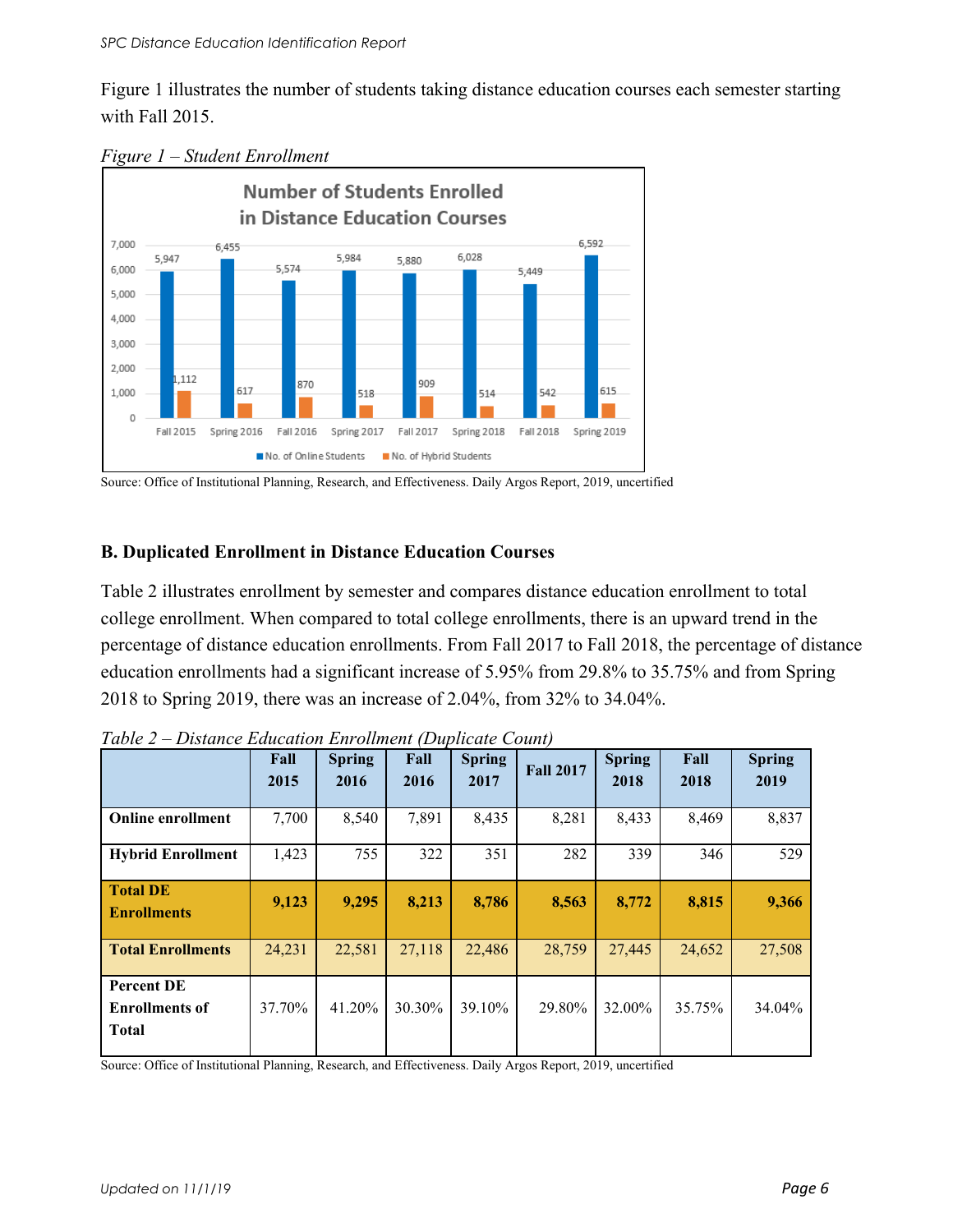As illustrated in Figure 2, duplicated online enrollment increased from 8,281 in Fall 2017 to 8,469 in Fall 2018. From Spring 2018 to Spring 2019, duplicated online enrollment increased. Duplicated hybrid enrollment increased significantly from Fall 2017 (282) to Fall 2018 (346). From Spring 2017 to Spring 2018, hybrid enrollment increased significantly.

Figure 2 illustrates the number of enrollments in distance education courses each semester starting with Fall 2015.



*Figure 2 – Enrollment by Semester*

Source: Office of Institutional Planning, Research, and Effectiveness. Daily Argos Report, 2019, uncertified

#### **C. Dual Credit and Early College High School Enrollment**

Dual Credit (DC) and Early College High School (ECHS) students can also enroll in online courses during the Fall and Spring semesters, but they cannot enroll in hybrid courses. A comparison between Dual Credit and Early College High School online enrollment is shown in Table 3 and in Figure 3. Dual Credit enrollment decreased slightly from 767 in Fall 2017 to 736 in Fall 2018. During this same period, Early College High School enrollment increased from 252 to 448, an increase of 43.75%. Spring 2017 to Spring 2018 enrollments also increased, by 9.36% for Dual Credit enrollment and by 67.6% for Early High School enrollment.

|                                                                        | Fall<br>2015 | Spring<br>2016 | Fall<br>2016 | Spring<br>2017 | Fall<br>2017 | Spring<br>2018 | Fall<br>2018 | Spring<br>2019 |
|------------------------------------------------------------------------|--------------|----------------|--------------|----------------|--------------|----------------|--------------|----------------|
| <b>Dual Credit Online</b><br><b>Enrollment</b>                         | 691          | 604            | 675          | 560            | 767          | 587            | 736          | 650            |
| <b>Early College High</b><br><b>School Online</b><br><b>Enrollment</b> | 221          | 236            | 198          | 192            | 252          | 227            | 448          | 700            |

*Table 3 – Dual Credit and Early College High School Online Enrollment*

Source: Dual Credit Office. Daily Argos Report, 2019, uncertified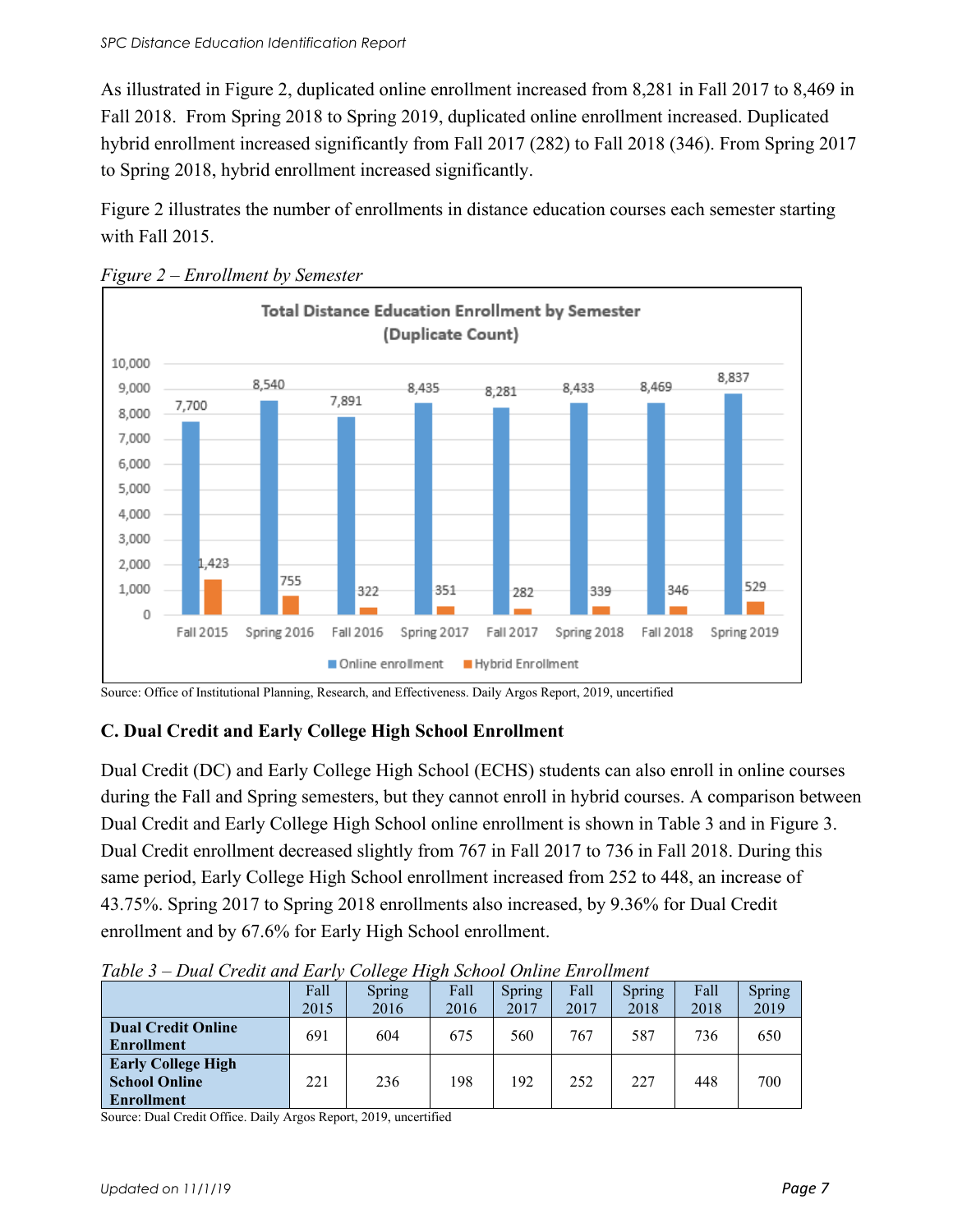Figure 3 illustrates the trend in the number of high school students enrolling in online courses from Fall 2015 through Spring 2019.



*Figure 3 – Dual Credit and Early College High School Online Enrollment* 

Source: Dual Credit Office. Daily Argos Report, 2019, uncertified

#### **D. Orientation to Online Learning (OLRN)**

The Orientation to Online Learning (OLRN) course helps students prepare to take online courses by providing them with an overview of the Canvas Learning Management System as well as techniques and resources that will help them be successful online learners.

The Center for Distance Learning staff manage OLRN courses and respond to all inquiries from students and faculty. Each semester several OLRN course sections are made available. Students register for the free, non-credit OLRN 0001 course the same way as they register for any other course. In previous semesters, students would receive a certificate once they completed the course and they would then provide the certificate to their instructor. The need for a certificate was eliminated in Fall 2016 and now the grade students receive for completing the OLRN course is used to automatically update the course rosters in the Banner system. Faculty can easily check their respective course rosters to see if students have successfully completed the OLRN course.

As illustrated in Table 4, the number of students enrolled in the OLRN 0001 course increased steadily over the last few years but rose dramatically in Spring 2016 when the Vice President of Academic Success made it mandatory for all students new to distance education. From Fall 2017 to Fall 2018, the number of students enrolled in OLRN increased by 4.1% from 2,353 to 2,456. From Spring 2018 to Spring 2019, the number of students enrolled in OLRN decreased by 8.7% from 1,634 to 1,491 students. Appears to be an increase in the Fall and a decrease in the Spring.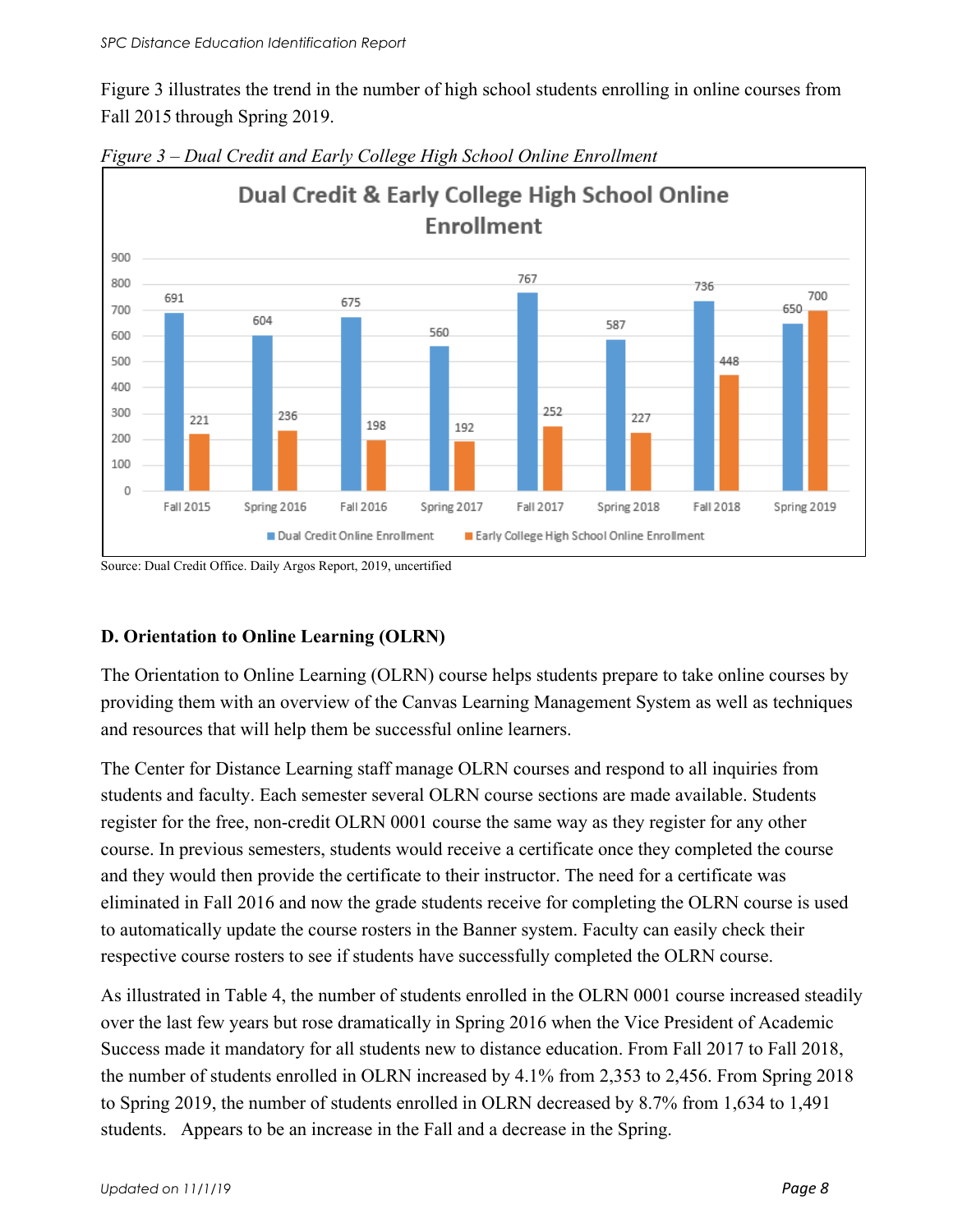| Table 4 – Orientation to Online Learning Enrollment |  |  |
|-----------------------------------------------------|--|--|
|-----------------------------------------------------|--|--|

|                         | Fall | <b>Spring</b> | Fall  | <b>Spring</b> | Fall  | Spring | Fall  | $Spring \vert$ |
|-------------------------|------|---------------|-------|---------------|-------|--------|-------|----------------|
|                         | 2015 | 2016          | 2016  | 2017          | 2017  | 2018   | 2018  | 2019           |
| <b>OLRN</b> Enrollments | 379  | 2.218         | 2.031 | 1.807         | 2,358 | 1.634  | 2.456 | 1.491          |

Source: Office of Institutional Planning, Research, and Effectiveness. Daily Argos Report, 2019, uncertified

Figure 4 depicts enrollment trends in the OLRN course.





Source: Office of Institutional Planning, Research, and Effectiveness. Daily Argos Report, 2019, uncertified

#### **E. Student Support through the Center for Distance Learning**

The Center for Distance Learning supports students taking online, hybrid, and face-to-face classes. Students can get assistance on using Canvas, accessing their courses, updating their devices to connect to college email, submitting assignments, contacting their instructors and much more. Figure 5 illustrates the number of instances of assistance provided by center staff.



*Figure 5 – Students Assisted by Center for Distance Learning*

Source: Center for Distance Learning, Student Assistance Records, 2019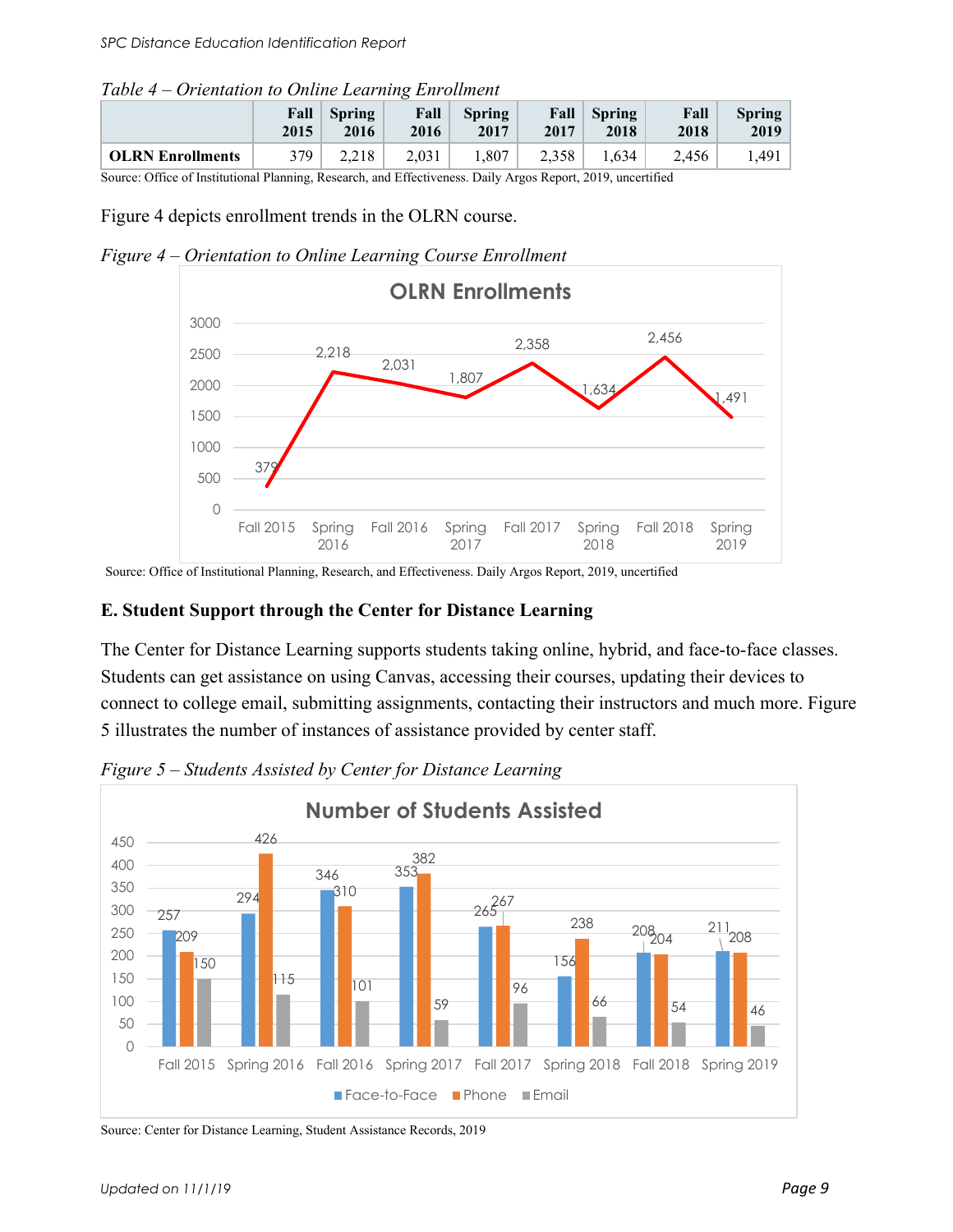#### **F. Student Success – Retention and Completion**

The Center for Distance Learning tracks trends in completion rates and successful completion rates of online students. Completion rates reflect students who did not drop from a course, whereas successful completion rates reflect students who completed a course with a passing grade. A comparison of completion rates of traditional (non-distance education) students and online students from Spring 2015 through Spring 2018 is illustrated in Figure 6.

Figure 6 reveals no significant changes in Spring course completion rates for online from 2015 through 2019. However, there was a significant difference between traditional and online student completion rates in Spring 2018 due mainly to an increase in the completion rate in traditional courses from 2017 to 2018 while the completion rate for online students remained the same. The gap was 1.6% in Spring 2017 compared to 3.0% in Spring 2018.



*Figure 6 – Course Completion Rates by Spring Semesters*

Source: Office of Institutional Planning, Research, and Effectiveness. Daily Argos Report, 2019, uncertified

Figure 7 illustrates the course completion rates for Fall semesters. Figure 7 shows there was an increase in the gap of Fall 2017 course completion rates between traditional courses and online courses compared to the previous year. The gap increased from 1.3% in Fall 2015 to 3% in Fall 2017. The gap decreased to 2% in 2018.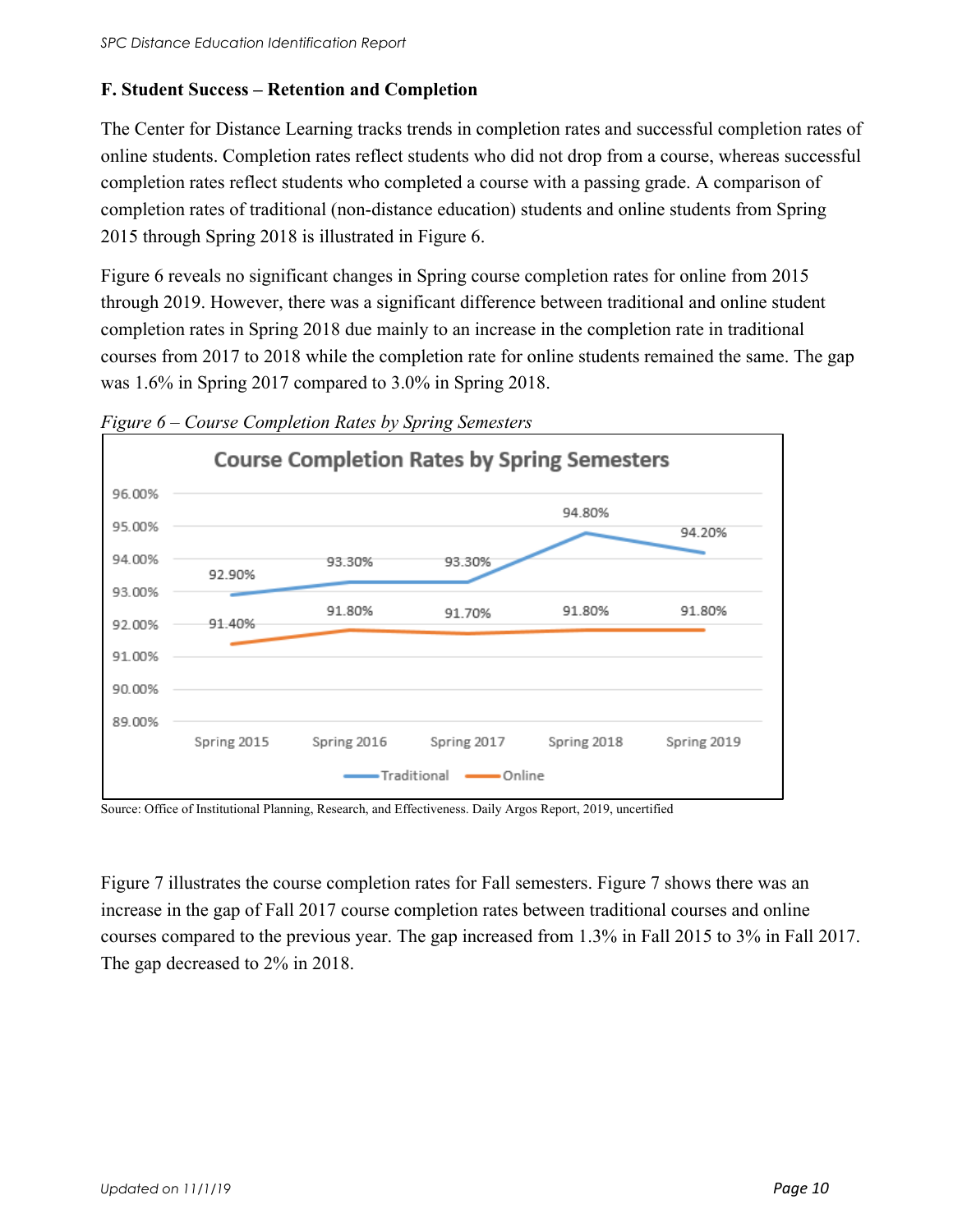

*Figure 7 – Course Completion Rates by Fall Semesters*

Source: Office of Institutional Planning, Research, and Effectiveness. Daily Argos Report, 2018, uncertified

Successful completion rates reflect students who completed a course with a passing grade. Spring semester successful completion rates are illustrated in Figure 8. This figure shows that the gap of successful completion rates between online and traditional students remained essentially the same from Spring 2015 through Spring 2017. Then while the successful completion rate for online students did not significantly change from Spring 2017 to Spring 2018, the rate for traditional students increased. Hence, the gap between traditional and online successful completion rates grew to 8% in Spring 2018. Both the online and the traditional dropped in Spring of 2019 and there was a difference of 8.9%.



*Figure 8 – Successful Course Completion Rates by Spring Semesters*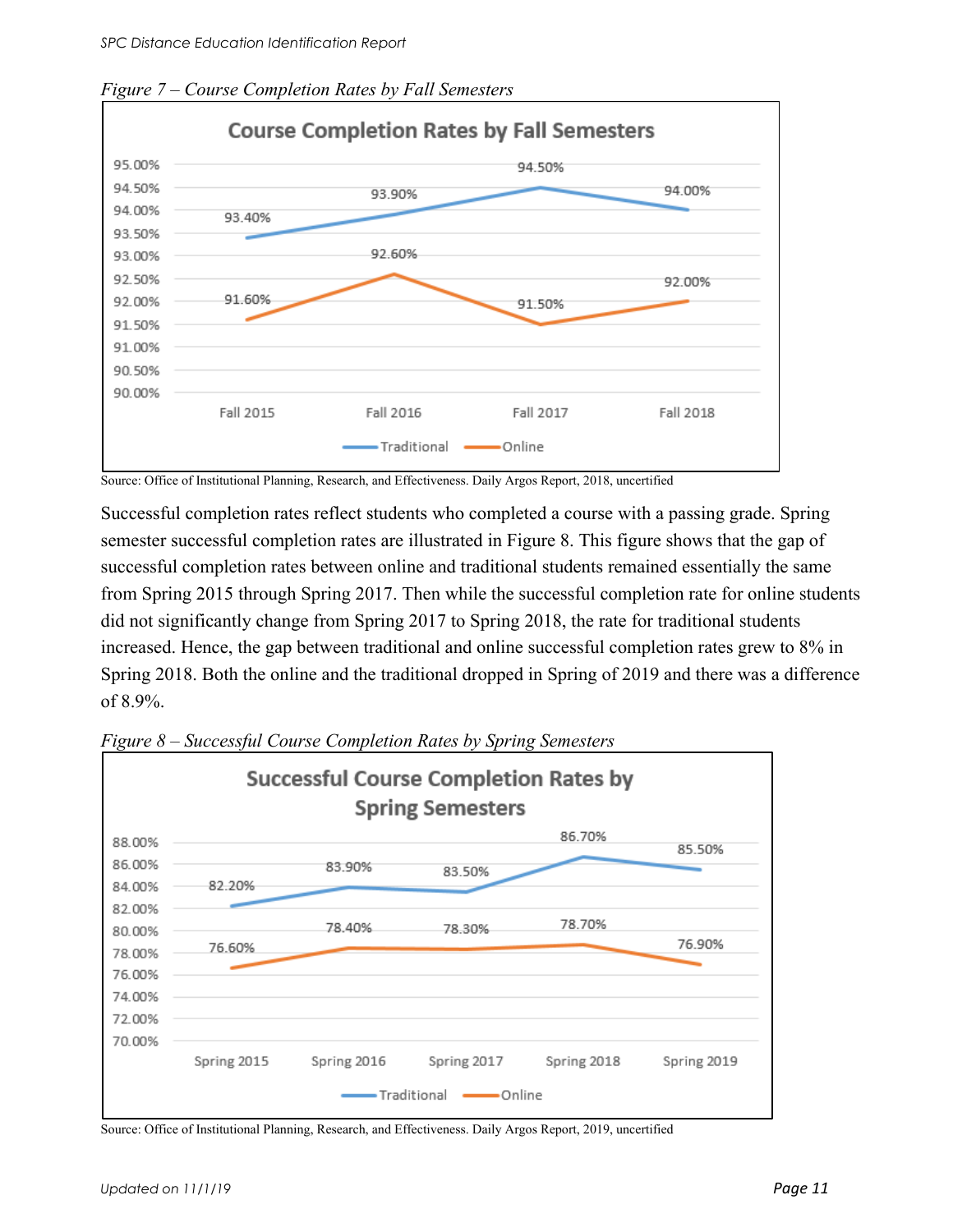Additionally, in Fall 2016 the difference between successful completion rates of traditional and online students increased to 8.1% and then decreased to 5.1% in Fall 2017. Fall 2018 there was a difference of 5.5%.



*Figure 9 – Successful Course Completion Rates by Fall Semesters* 

Source: Office of Institutional Planning, Research, and Effectiveness. Daily Argos Report, 2018, uncertified

#### **G. Faculty Data**

The number of faculty trained to teach online or hybrid courses also continues to grow each semester. Currently St. Philip's College has 112 full-time faculty members and 82 adjunct faculty trained to teach online or hybrid courses as illustrated in Table 5. The Instructional Innovation Center trains and certifies faculty to teach in a distance education format. Certification is a requirement for faculty to be able to teach online and hybrid courses and consists of an online course and hands-on workshops that cover pedagogy and best practices for teaching online. Participants also learn how to use the Canvas learning management system. They are required to create their own course content according to program guidelines and they present their course before a panel that includes their department chair, experienced online faculty and training facilitators. The Center trains anywhere from 10 to 15 faculty each semester.

| 1 <i>00000</i><br>T UCHIV CONTROL IO TOUCH OTHER | <b>Current</b><br><b>Total Faculty</b> | <b>Number of Faculty Certified</b><br>to Teach Online or Hybrid<br><b>Courses</b> | Percent<br><b>Certified</b> |
|--------------------------------------------------|----------------------------------------|-----------------------------------------------------------------------------------|-----------------------------|
| <b>Fulltime Faculty</b>                          | 184*                                   | $112**$                                                                           | 60%                         |
| <b>Adjunct Faculty</b>                           | $364*$                                 | $82**$                                                                            | 22%                         |

*Table 5 – Faculty Certified to Teach Online* 

\*Daily Argos Report, 2019, uncertified

\*\*Source: Instructional Innovation Center, Spring 2019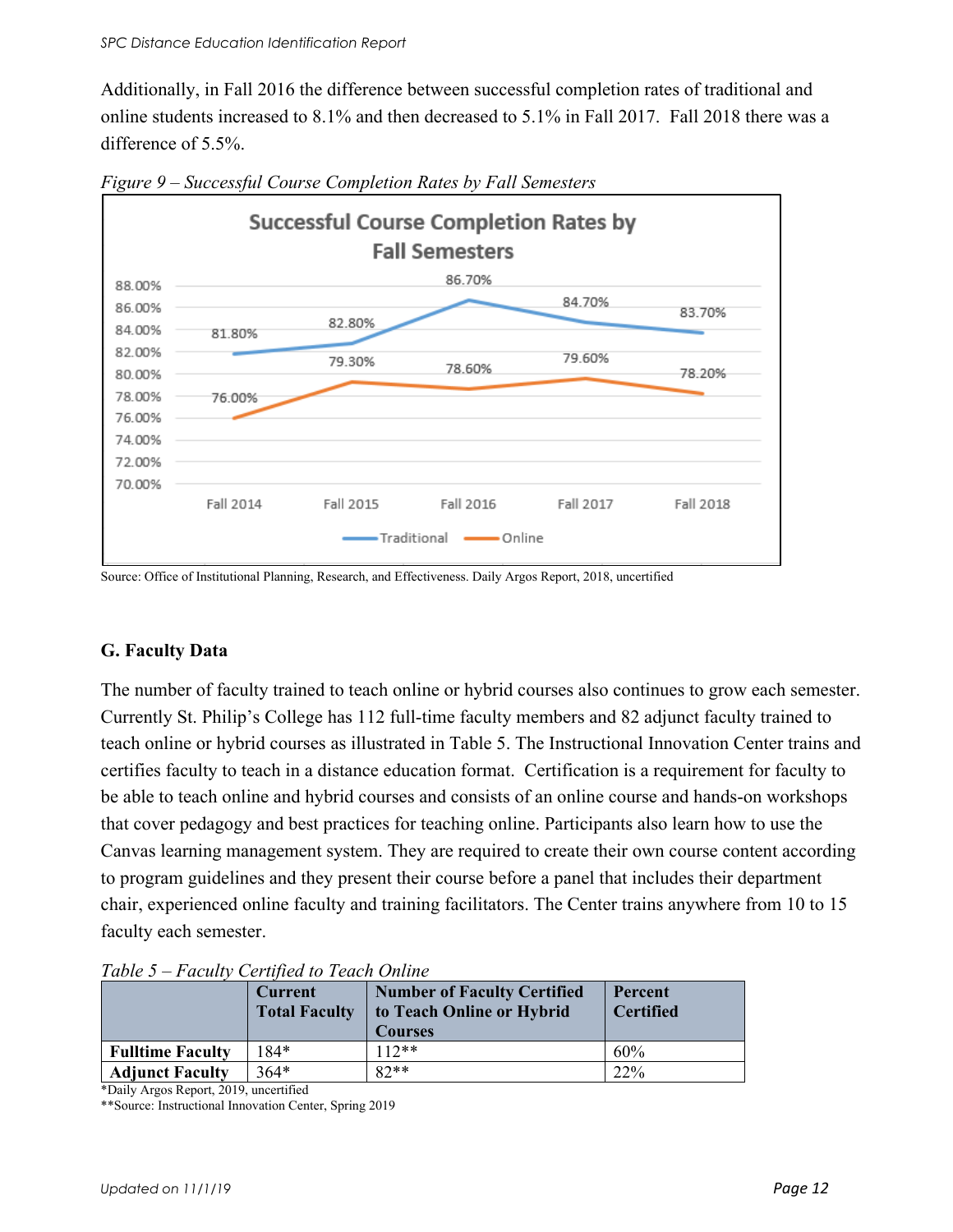#### **H. Course Sections**

Distance education course sections, as illustrated in Table 6, had a slight increase in the number of sections from Fall 2017 (402) to Fall 2018 (407). In addition, from Spring 2016 to Spring 2019, the percentage of distance education course sections in comparison to all course sections remained the within 1%. The majority of the distance education course sections are comprised of online course sections. In Spring 2018, St. Philip's College had 393 online sections compared to 57 hybrid course sections.

|                                                    | Fall<br>2015 | Spring<br>2016 | Fall<br>2016 | Spring<br>2017 | Fall<br>2017 | Spring<br>2018 | Fall<br>2018 | Spring<br>2019 |
|----------------------------------------------------|--------------|----------------|--------------|----------------|--------------|----------------|--------------|----------------|
| <b>Number of Online Sections</b>                   | 319          | 336            | 317          | 359            | 319          | 358            | 347          | 393            |
| <b>Number of Hybrid Sections</b>                   | 118          | 65             | 98           | 46             | 83           | 58             | 60           | 57             |
| <b>Total Distance Education</b><br><b>Sections</b> | 437          | 401            | 415          | 405            | 402          | 416            | 407          | 450            |
| Number of F2F                                      | 1,456        | 1,382          | 1,385        | 1,438          | 1,442        | 1,497          | 1,488        | 1,529          |
| <b>Total Number of Sections</b>                    | 1,893        | 1,783          | 1,800        | 1,843          | 1,844        | 1.913          | 1,895        | 1,979          |
| <b>Distance Education Percent</b><br>of Total      | 23.1%        | 22.4%          | 23%          | 21.9%          | 21.8%        | 21.7%          | 21.4%        | 22.5%          |

*Table 6 – Number of Distance Education Course Sections* 

Source: Office of Institutional Planning, Research, and Effectiveness. Daily Argos Report, 2019, uncertified

Figure 10 provides a visual comparison between the number of distance education sections and the overall total number of course sections for St. Philip's College.



*Figure 10 – Course Section Comparison* 

Source: Office of Institutional Planning, Research, and Effectiveness. Daily Argos Report, 2019, uncertified

#### **I. Online Educational Programs**

As more courses are offered online, the number of credits available online in each educational program has increased as well. St. Philip's College now has 21 educational programs that can be completed 100% online, as well as, 6 educational programs that can be completed 50% or more online.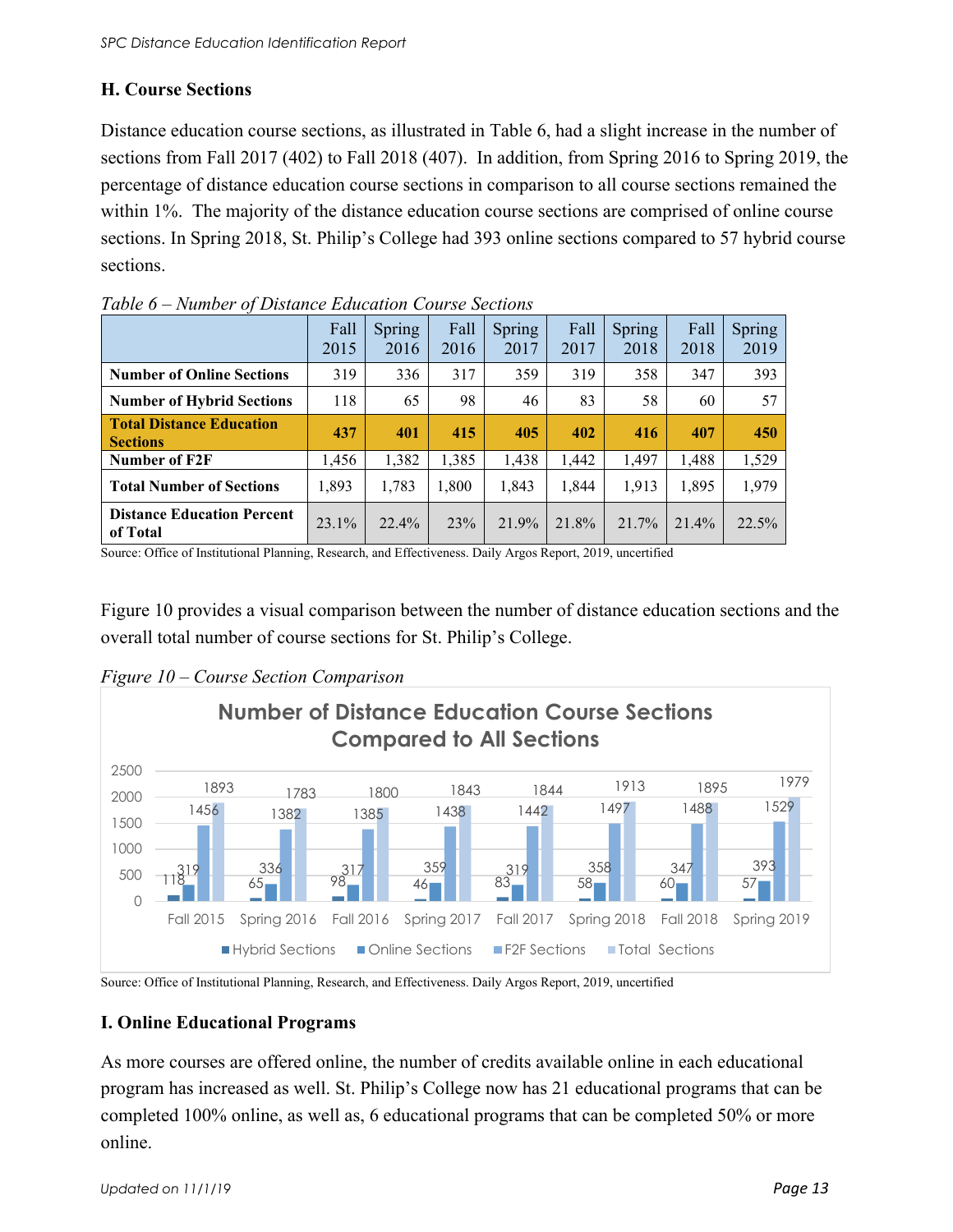#### **III. Awareness**

The Awareness step allows St. Philip's College to share the identification and descriptive assessment of data with all internal and external SPC constituencies. This updated report will be shared at all internal St. Philip's College leadership meetings to include Cabinet meetings, Division meetings, Leadership Council meetings, Faculty Senate meetings, Staff Senate meetings, Curriculum Committee meetings and Chair Academy sessions, as well as, with the College Distance Education Compliance Committee. Internal dissemination and presentation of the findings will include all internal constituencies to include both academic and non-academic areas/divisions. This report will also be shared at all external venues as well. Some of these include, but are not limited to, dissemination at local, state, regional and national conferences.

#### **IV. Improvements**

The Center for Distance Learning and the Instructional Innovation Center, in conjunction with distance education faculty and the Distance Education Compliance Committee, will use the data presented in this report to recommend possible improvements in how we support online students. This will help ensure that the institution is meeting its responsibility of providing the same level of student support to online students as it does to face-to-face students. Recommendations for improvements may also be made to how we train and prepare faculty to teach online courses.

#### **Summary**

Distance education is a significant part of the academic landscape at St. Philip's College and there continues to be a need to monitor all aspects of distance education as they relate to SACS-COC requirements to ensure we remain in compliance. The Distance Education Compliance Committee, along with the staff of the Center for Distance Learning, the Instructional Innovation Center, and the Office of Institutional Planning, Research and Effectiveness, will ensure distance education is regularly and systematically reviewed and that a close-out report is compiled annually and distributed to all associated constituencies. This report will enable the college leadership to track the growth and effectiveness of its distance education programs, to highlight successful programs and to recommend strategies to improve all programs. Student success will also be evaluated to determine areas in which the college can help improve successful completion.

Support for distance education students is crucial for their success, so the Center for Distance Learning will continue providing support services and training opportunities to students. They will also continue efforts to build awareness of the Orientation to Online Learning course. Additionally, the Instructional Innovation Center will continue providing professional development opportunities related to best practices in teaching in a distance education environment. These opportunities will include training for department Chairs and Program Directors to enable them to effectively evaluate online and hybrid courses within their departments.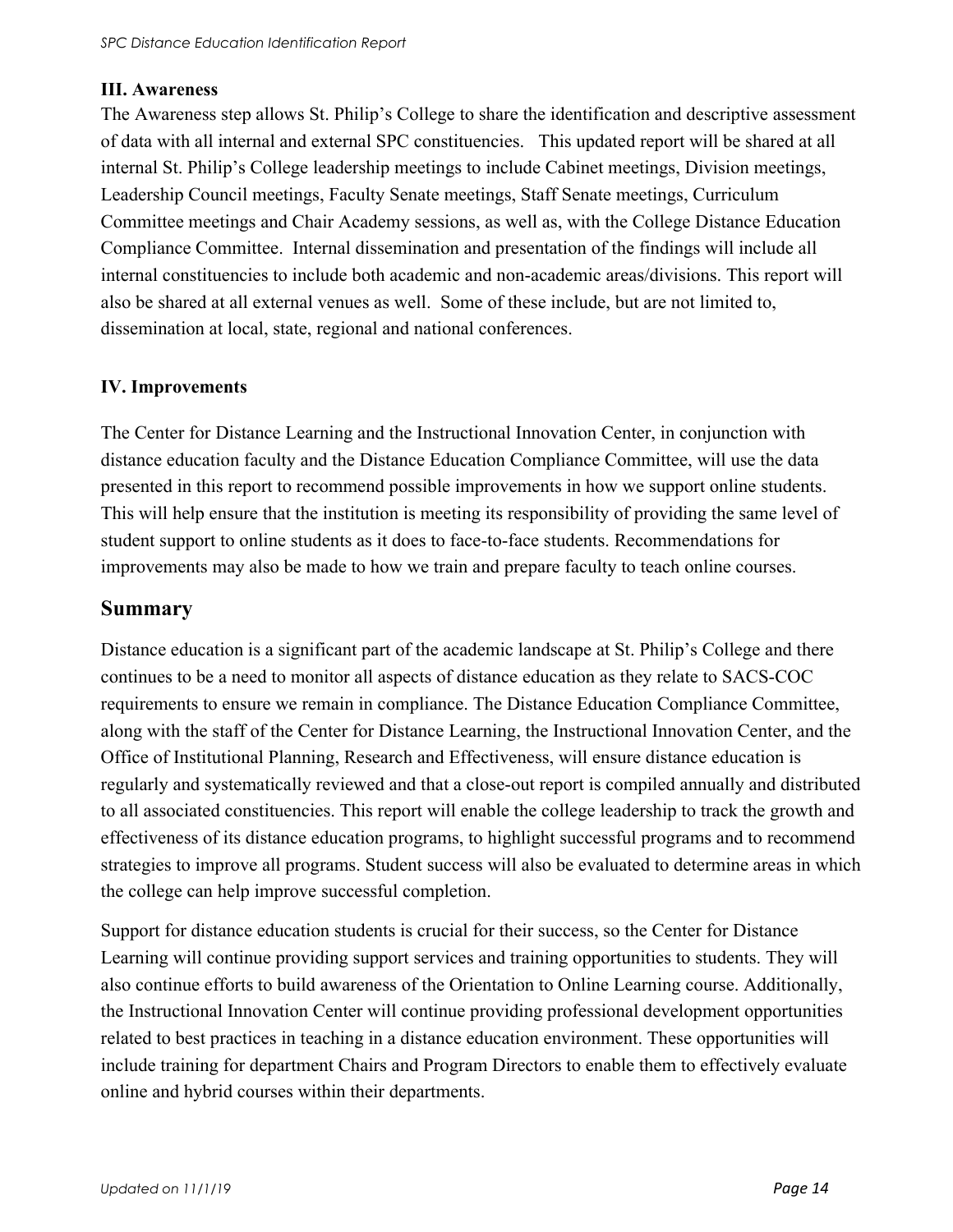#### **Appendices**

### **A. Definitions**

**Completion Rates** – The ratio of the number of students completing a course with a grade of A, B, C, D, or F to the total number of students enrolled in a course. (Source: St. Philip's College Glossary of Terms, September 25, 2015)

**Core Curriculum –** The Core Curriculum aligns with the Texas Core Curriculum, a 42 Semester Credit Hour (SCH) core curriculum for all undergraduate students in Texas as prescribed by the Texas Higher Education Coordinating Board. (Source: Texas Higher Education Coordinating Board Texas Core Curriculum Rules, 2015)

**Core Course** - A course that is part of the 2018-2019 St. Philip's College Core Curriculum. (Source: St. Philip's College 2018-2019 Core Curriculum Selection List, College Catalog website, Fall 2018), College web site [http://myspccatalog.alamo.edu/content.php?catoid=156&navoid=8903,](http://myspccatalog.alamo.edu/content.php?catoid=156&navoid=8903) Retrieval date August 14, 2019

**Distance Education** – A formal educational process in which the majority of the instruction (interaction between students and instructors and among students) in a course occurs when students and instructors are not in the same place. Instruction may be synchronous or asynchronous. (Source: SACSCOC Distance and Correspondence Policy Statement, July 2014)

**Duplicate Enrollment**- Indicates enrollment by the same student in more than one course.

**Enrollment data** – Data representing the number of students enrolled in each course section. Enrollment data used in this report includes duplicate numbers in that individual students may be enrolled in more than one distance education course section. (Source: The Office of Institutional Planning, Research, and Effectiveness, September 2015)

**Hybrid Course** – A distance education course in which a majority (more than 50 percent but less than 85 percent) of the planned instruction occurs when the students and instructor(s) are not in the same place. (Source: Texas Higher Education Coordinating Board Distance Education Policies, 2015)

**Non-Core Course** – A course that is not part of the 2018-2019 St. Philip's College Core Curriculum. (Source: St. Philip's College 2018-2019 Core Curriculum Selection List, College Catalog website, Fall 2018)

**Online** Course – A fully distance education course which may have mandatory face-to-face sessions totaling no more than 15 percent of the instructional time. (Source: Texas Higher Education Coordinating Board Distance Education Policies, 2015, THECB Web site - [http://www.txhighereddata.org](http://www.txhighereddata.org/) then go to Resources/glossary, retrieval date – August 14, 2019)

**Orientation to Online Learning** (OLRN) **–** The OLRN 0001 course is required of all students who are new to online courses. The free, self-paced, online course familiarizes students with the learning management system, Canvas, and presents topics to help students succeed in their online courses. (Source: The 2018-2019 College Catalog Distance Learning page, 2018-2019) <http://mypaccatalog.alamo.edu/content.php?catoid=173&navoid=11011>

**Section** – A specific course offered for credit. Sections range from one to four semester credit hours (SCH). (Source: St. Philip's College Glossary of Terms, September 25, 2015)

**Successful Completion Rates** – The ratio of the number of students completing a course with a grade of A, B, or C to the total number of students enrolled in a course. (Source: St. Philip's College Glossary of Terms, September 25, 2015)

**Traditional Course** – A course where 100% of the planned instruction occurs when the students and the instructor are in the same place. (Source: Derived from SACSCOC Distance and Correspondence Policy Statement definition of Distance Education, July 2014)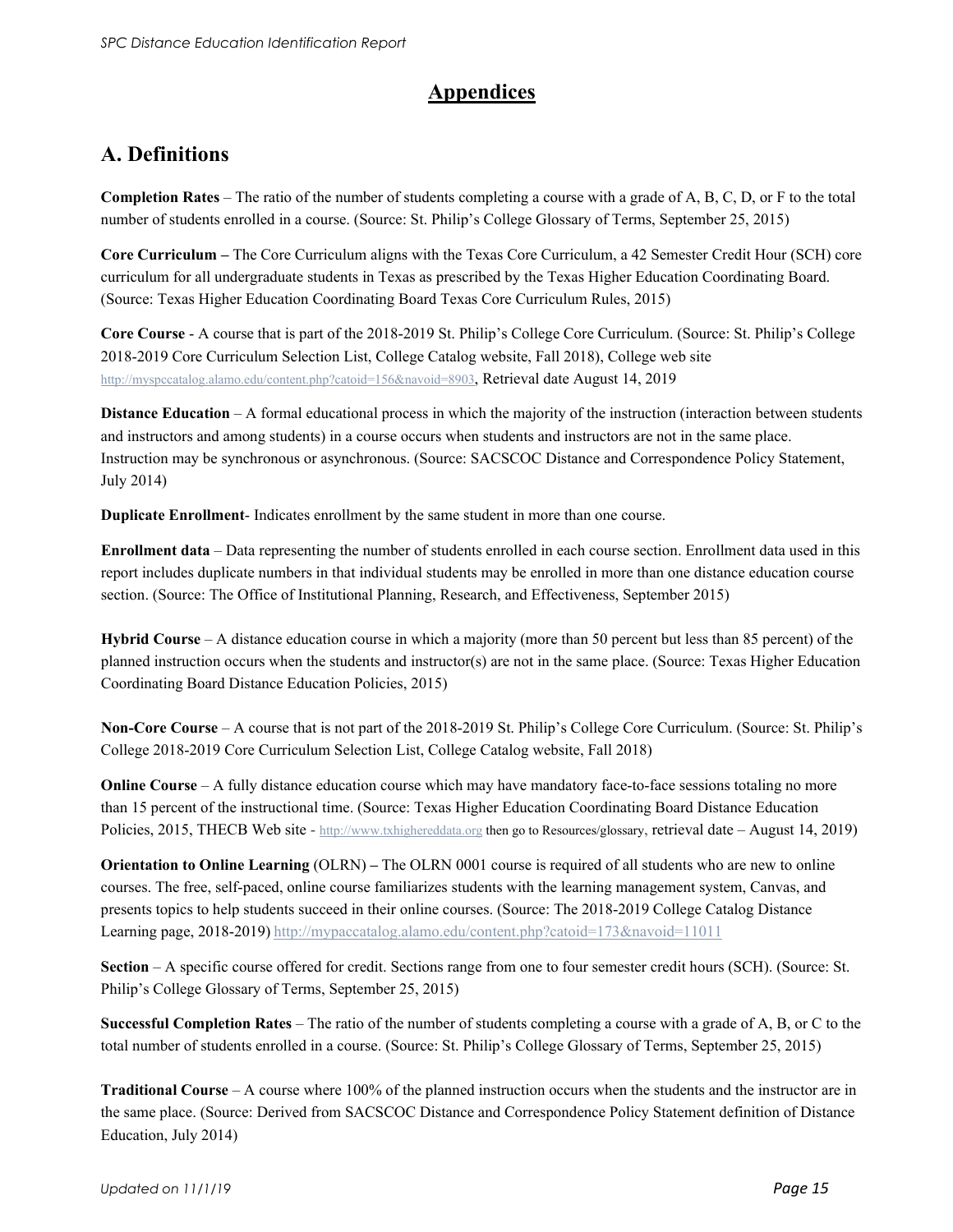## **B. Institutional Summary Form**

#### **Distance Education Programs**

| Award<br>Level         | Department/Majo<br>r Code        | <b>Degree Name</b>                                                      | CIP<br>Code        | <b>Total</b><br><b>Credit</b><br><b>Hours</b> | <b>Offered</b><br>100%<br>Online | <b>Offered</b><br>50%<br>Online | <b>Offered</b><br>100%<br>on<br>Campus |
|------------------------|----------------------------------|-------------------------------------------------------------------------|--------------------|-----------------------------------------------|----------------------------------|---------------------------------|----------------------------------------|
| AA                     |                                  |                                                                         |                    |                                               |                                  |                                 |                                        |
| $\mathbf{A}\mathbf{S}$ |                                  |                                                                         |                    |                                               |                                  |                                 |                                        |
| <b>AAA</b>             | For Example                      |                                                                         |                    | Number<br>of                                  | Can a                            |                                 | Can the                                |
| AAS                    | <b>BKFS</b> for<br>Business/ACT/ | Full Name of the                                                        | Six Digit          | Course<br>Hours                               | student<br>earn this             | Is this a<br>hybrid             | student                                |
| AAT                    | Crim. Justice<br><b>Or</b>       | Degree                                                                  | <b>CIP</b><br>Code | Require                                       | degree                           | degree                          | only earn<br>this degree               |
| Certificate 1          | <b>SOCI</b> for                  |                                                                         |                    | d to<br>Earn                                  | Completel<br>y Online            | program?                        | On<br>Campus?                          |
|                        | Sociology                        |                                                                         |                    | Degree                                        |                                  |                                 |                                        |
| Certificate 2          |                                  |                                                                         |                    |                                               |                                  |                                 |                                        |
| <b>ATC</b>             |                                  | AAT Teaching, 7-                                                        |                    |                                               |                                  |                                 |                                        |
| <b>AAT</b>             | <b>TXCT</b>                      | 12, and Other EC-12                                                     | 13.1205            | 60                                            | $\mathbf X$                      |                                 |                                        |
| AAT                    | <b>TECT</b>                      | <b>AAT</b> Teacher<br>Certification: EC-6,<br>4-8, and EC-12            | 13.1205            | 60                                            | $\mathbf X$                      |                                 |                                        |
| <b>FOS</b>             |                                  | <b>Business FOS</b>                                                     |                    |                                               |                                  |                                 |                                        |
|                        | <b>BKFS</b>                      | Computer Science                                                        | 52.0201            | 21                                            | $\mathbf X$                      |                                 |                                        |
| <b>FOS</b>             | COSC                             | <b>FOS</b>                                                              | 11.0101            | 28                                            | $\mathbf X$                      |                                 |                                        |
| <b>FOS</b>             | <b>CRJT</b>                      | Criminal Justice<br><b>FOS</b>                                          | 43.0199            | 15                                            | $\mathbf X$                      |                                 |                                        |
| <b>FOS</b>             | <b>MCEG</b>                      | Mechanical<br><b>Engineering FOS</b><br>(Voluntary Transfer<br>Compact) | 14.1901            | 45                                            |                                  |                                 | X                                      |
|                        |                                  | Mexican American                                                        |                    |                                               |                                  |                                 |                                        |
| <b>FOS</b>             | <b>MXAS</b>                      | <b>Studies</b>                                                          | 05.0203            | 18                                            | $\mathbf X$                      |                                 |                                        |
| <b>FOS</b>             | <b>MUSI</b>                      | Music FOS                                                               | 50.0902            | 35                                            |                                  |                                 | $\mathbf X$                            |
| <b>FOS</b>             | <b>SPCH</b>                      | Speech<br>Communication<br><b>FOS</b>                                   | 9.0101             | 15                                            | $\mathbf X$                      |                                 |                                        |
| AA                     | <b>LBAT</b>                      | Associate of Arts                                                       | 24.0102            | 60                                            | $\mathbf X$                      |                                 |                                        |
| AS                     | <b>GSCI</b>                      | Associate of Science                                                    | 24.0102            | 60                                            | $\mathbf X$                      |                                 |                                        |
| AAS                    | AMTY                             | Advanced<br>Manufacturing<br>Technology (AMT),<br>AAS                   | 15.0404            | 60                                            |                                  |                                 | $\mathbf X$                            |
| AAS                    |                                  | Air Conditioning                                                        |                    |                                               |                                  |                                 |                                        |
|                        | $\operatorname{ACHT}$            | and Heating, A.A.S.<br>Aircraft Technician                              | 15.0501            | 60                                            |                                  |                                 | $\mathbf X$                            |
| AAS                    | $\bf{ACT}A$                      | Airframe, A.A.S.                                                        | 47.0607            | 60                                            |                                  |                                 | $\mathbf X$                            |
| AAS                    | $\mathbf{ACTP}$                  | Aircraft Technician<br>Powerplant, A.A.S.                               | 47.0608            | 60                                            |                                  |                                 | $\mathbf X$                            |
| AAS                    | <b>AIND</b>                      | Automated<br>Industrial Process,<br>AAS                                 | 15.0404            | 60                                            |                                  |                                 | $\mathbf X$                            |
| AAS                    | ATFA                             | Automotive<br>Technology - Option<br>II Ford ASSET,<br>A.A.S.           | 47.0604            | 60                                            |                                  |                                 | $\mathbf X$                            |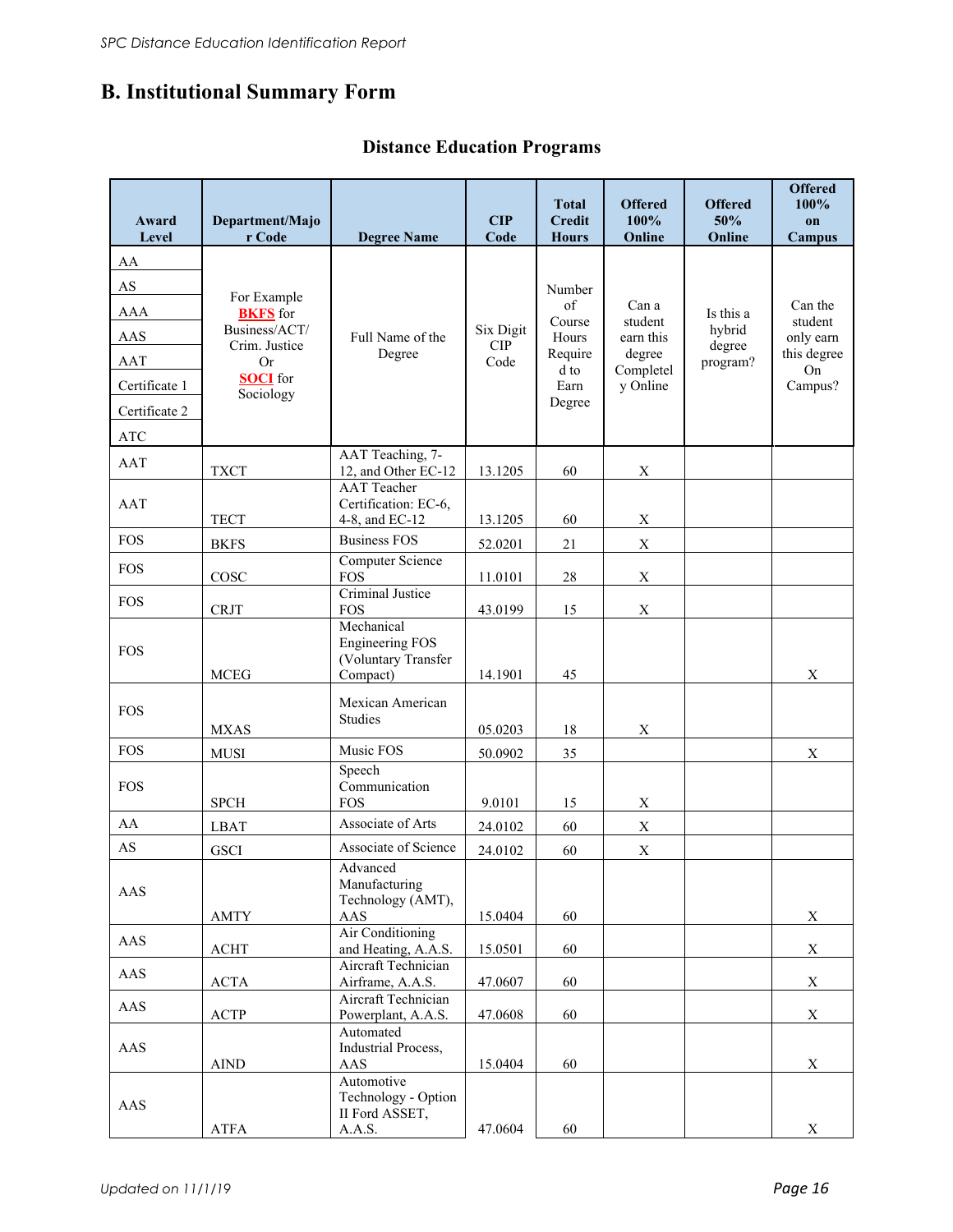| AAS       |                              | Automotive                                     |         |    |             |             |             |
|-----------|------------------------------|------------------------------------------------|---------|----|-------------|-------------|-------------|
|           | <b>AUTT</b>                  | Technology, A.A.S.                             | 47.0604 | 60 |             |             | X           |
| AAS       | <b>BKPA</b>                  | <b>Baking and Pastry</b><br>Arts, A.A.S.       | 12.0501 | 60 |             |             | $\mathbf X$ |
| AAS       |                              | <b>Biomedical</b><br>Engineering               |         |    |             |             |             |
|           | <b>BIET</b>                  | Technology, A.A.S.                             | 15.0401 | 60 |             | X           |             |
| AAS       |                              | Bookkeeping                                    |         |    |             |             |             |
|           | <b>ACTC</b>                  | Specialist, A.A.S.<br><b>Business</b>          | 52.0302 | 60 |             | X           |             |
| AAS       |                              | Management and                                 |         |    |             |             |             |
|           | <b>BMTC</b>                  | Technology, A.A.S.                             | 52.0201 | 60 | X           |             |             |
| AAS       | $\mathop{\rm CNCM}\nolimits$ | <b>CNC</b> Manufacturing<br>Technician, A.A.S. | 48.0501 | 60 |             |             | $\mathbf X$ |
|           |                              | Collision/Refinishin                           |         |    |             |             |             |
| AAS       |                              | g Technician,                                  |         |    |             |             |             |
|           | <b>CRFT</b>                  | A.A.S.<br>Commercial and                       | 47.0603 | 60 |             |             | $\mathbf X$ |
| AAS       |                              | Industrial                                     |         |    |             |             |             |
|           | <b>RFTC</b>                  | Refrigeration                                  |         | 60 |             |             | X           |
|           |                              | Technology, A.A.S.<br>Computer                 | 15.0501 |    |             |             |             |
| AAS       |                              | Maintenance                                    |         |    |             |             |             |
|           | $\rm CMMT$                   | Technology, A.A.S.                             | 15.1202 | 60 |             |             | X           |
| AAS       |                              | <b>CISCO</b> Networking<br>and Integrated      |         |    |             |             |             |
|           | <b>CMCS</b>                  | Systems, A.A.S.                                | 11.1002 | 60 |             | $\mathbf X$ |             |
|           |                              | Construction                                   |         |    |             |             |             |
| AAS       |                              | <b>Business</b><br>Management,                 |         |    |             |             |             |
|           | CBMG                         | A.A.S.                                         | 52.0201 | 60 |             | X           |             |
| AAS       |                              | Construction                                   |         |    |             |             |             |
|           | COTE                         | Technology, A.A.S.<br>Culinary Arts,           | 15.1001 | 60 |             |             | $\mathbf X$ |
| AAS       | <b>CULA</b>                  | A.A.S.                                         | 12.0503 | 60 |             |             | $\mathbf X$ |
| AAS       | <b>DGMS</b>                  | Diagnostic Medical<br>Sonography, A.A.S.       |         | 64 |             |             | $\mathbf X$ |
|           |                              | <b>Diesel Construction</b>                     | 51.0910 |    |             |             |             |
| $\rm AAS$ |                              | Equipment                                      |         |    |             |             |             |
|           | <b>DCET</b>                  | Technician, A.A.S.                             | 47.0605 | 60 |             |             | X           |
| AAS       |                              | Diesel/Light to<br>Heavy Truck                 |         |    |             |             |             |
|           | <b>DHET</b>                  | Technology A.A.S                               | 47.0605 | 60 |             |             | X           |
| AAS       |                              | Early Childhood and                            |         |    |             |             |             |
|           | <b>ECST</b>                  | Family Studies,<br>A.A.S.                      | 19.0706 | 60 | X           |             |             |
| AAS       |                              | Electrical Trades,                             |         |    |             |             |             |
|           | <b>ELET</b>                  | A.A.S.<br>General Motors                       | 46.0302 | 60 |             |             | X           |
|           |                              | Automotive Service                             |         |    |             |             |             |
| AAS       |                              | Educational                                    |         |    |             |             |             |
|           | <b>AUTT</b>                  | Program (ASEP),<br>A.A.S.                      | 47.0604 | 60 |             |             | X           |
|           |                              | Health Information                             |         |    |             |             |             |
| AAS       | <b>HITC</b>                  | Technology, A.A.S.                             | 51.0707 | 60 |             | Χ           |             |
| AAS       |                              | Hospitality<br>Management,                     |         |    |             |             |             |
|           | HOMG                         | A.A.S.                                         | 52.0903 | 60 |             |             | X           |
| AAS       |                              | Hotel Management,                              |         |    |             |             |             |
|           | <b>HMGT</b>                  | A.A.S.<br>Information                          | 52.0904 | 60 |             |             | $\mathbf X$ |
|           |                              | Technology                                     |         |    |             |             |             |
| AAS       |                              | Cybersecurity                                  |         |    |             |             |             |
|           | $_{\mathrm{ISAC}}$           | Specialist, A.A.S.                             | 11.0901 | 60 | $\mathbf X$ |             |             |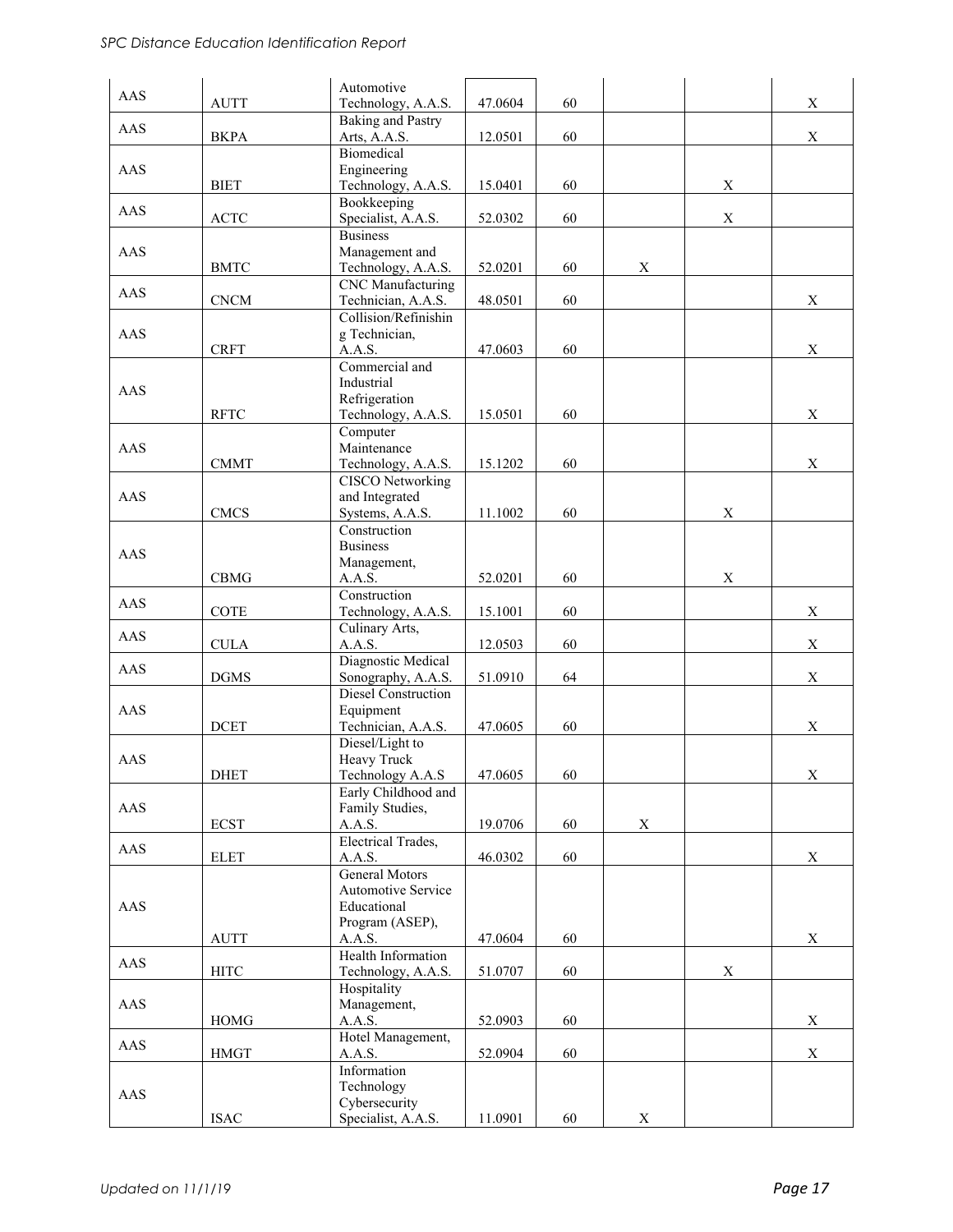|               |              | Information                |         |    |             |   |             |
|---------------|--------------|----------------------------|---------|----|-------------|---|-------------|
|               |              | Technology                 |         |    |             |   |             |
| AAS           |              | Network                    |         |    |             |   |             |
|               |              | Administrator,             |         |    |             |   |             |
|               | <b>NADN</b>  | A.A.S.                     | 11.1002 | 60 | $\mathbf X$ |   |             |
|               |              | Invasive                   |         |    |             |   |             |
| AAS           |              | Cardiovascular             |         |    |             |   |             |
|               | <b>ICAR</b>  | Technology, A.A.S.         | 51.0901 | 60 |             | X |             |
|               |              | Manufacturing              |         |    |             |   |             |
| AAS           |              | Operations                 |         |    |             |   |             |
|               | <b>MFOT</b>  | Technician, A.A.S.         | 48.0501 | 60 |             |   | $\mathbf X$ |
|               |              | Medical Laboratory         |         |    |             |   |             |
| AAS           | <b>MDLT</b>  | Technician, A.A.S.         | 51.1004 | 60 |             |   | $\mathbf X$ |
|               |              | Nursing: Career            |         |    |             |   |             |
|               |              | Mobility - LVN to          |         |    |             |   |             |
| AAS           |              | RN, AAS/ Military          |         |    |             |   |             |
|               | ${\rm NRCM}$ | to RN, AAS                 | 51.3801 | 60 |             |   | $\mathbf X$ |
|               |              | Occupational               |         |    |             |   |             |
| AAS           |              | Therapy Assistant,         |         |    |             |   |             |
|               | OTAS         | A.A.S.                     | 51.0803 | 60 |             |   | $\mathbf X$ |
|               |              | Office Systems             |         |    |             |   |             |
| AAS           |              |                            | 52.0401 | 60 |             |   |             |
|               | <b>ADOT</b>  | Technology, A.A.S.         |         |    | X           |   |             |
| AAS           |              | Physical Therapist         |         |    |             |   |             |
|               | <b>PTAS</b>  | Assistant, A.A.S.          | 51.0806 | 65 |             |   | X           |
|               |              | Power Generation           |         |    |             |   |             |
| AAS           |              | and Alternative            |         |    |             |   |             |
|               | PGAE         | Energy A.A.S.              | 15.0404 | 60 |             |   | $\mathbf X$ |
|               |              | Radiography                |         |    |             |   |             |
| AAS           |              | Technologist,              |         |    |             |   |             |
|               | <b>RDTC</b>  | A.A.S.                     | 51.0911 | 64 |             |   | X           |
| AAS           |              | Respiratory Care           |         |    |             |   |             |
|               | <b>RSPT</b>  | Technology, A.A.S.         | 51.0908 | 66 |             |   | $\mathbf X$ |
|               |              | Restaurant                 |         |    |             |   |             |
| AAS           |              | Management,                |         |    |             |   |             |
|               | <b>REST</b>  | A.A.S.                     | 12.0504 | 60 |             |   | X           |
| AAS           |              | <b>Surgical Technology</b> |         |    |             |   |             |
|               | <b>SGTC</b>  | A.A.S.                     | 51.0909 | 60 |             |   | $\mathbf X$ |
| AAS           |              | Vision Care                |         |    |             |   |             |
|               | <b>OPTS</b>  | Technology, A.A.S.         | 51.1802 | 60 |             |   | $\mathbf X$ |
| AAS           |              | Web and Mobile             |         |    |             |   |             |
|               | <b>WMDV</b>  | Developer, A.A.S.          | 11.0201 | 60 | $\mathbf X$ |   |             |
|               |              | Welder/Welding             |         |    |             |   |             |
| AAS           |              | Technologist,              |         |    |             |   |             |
|               | <b>WWTC</b>  | A.A.S.                     | 48.0508 | 60 |             |   | $\mathbf X$ |
| AAS           |              | Histologic                 |         |    |             |   |             |
|               | <b>HLTC</b>  | Technician, A.A.S.         | 51.0707 | 60 |             |   | $\mathbf X$ |
|               |              | Aircraft Mechanic          |         |    |             |   |             |
| Certificate 2 |              | Airframe Level 2           |         |    |             |   |             |
|               | $\bf{ACT}A$  | Certificate                | 47.0607 | 45 |             |   | $\mathbf X$ |
|               |              | Aircraft Mechanic          |         |    |             |   |             |
| Certificate 2 |              | Powerplant Level 2         |         |    |             |   |             |
|               | ACTP         | Certificate                | 47.0608 | 45 |             |   | $\mathbf X$ |
|               |              | Early Childhood and        |         |    |             |   |             |
| Certificate 2 |              | <b>Family Studies</b>      |         |    |             |   |             |
|               | <b>ECST</b>  | Level 2 Certificate        | 19.0706 | 30 | X           |   |             |
|               |              | Histologic                 |         |    |             |   |             |
| Certificate 2 |              | Technician Level 2         |         |    |             |   |             |
|               | <b>HLTC</b>  | Certificate                | 51.1008 | 45 |             |   | $\mathbf X$ |
|               |              | Power Generation           |         |    |             |   |             |
|               |              | and Alternative            |         |    |             |   |             |
| Certificate 2 |              | Energy Level 2             |         |    |             |   |             |
|               | PGAE         | Certificate                | 15.0404 | 42 |             |   | X           |
|               |              | <b>Vocational Nursing</b>  |         |    |             |   |             |
| Certificate 2 | <b>VNRS</b>  | Level 2 Certificate        | 51.3901 | 47 |             |   | $\mathbf X$ |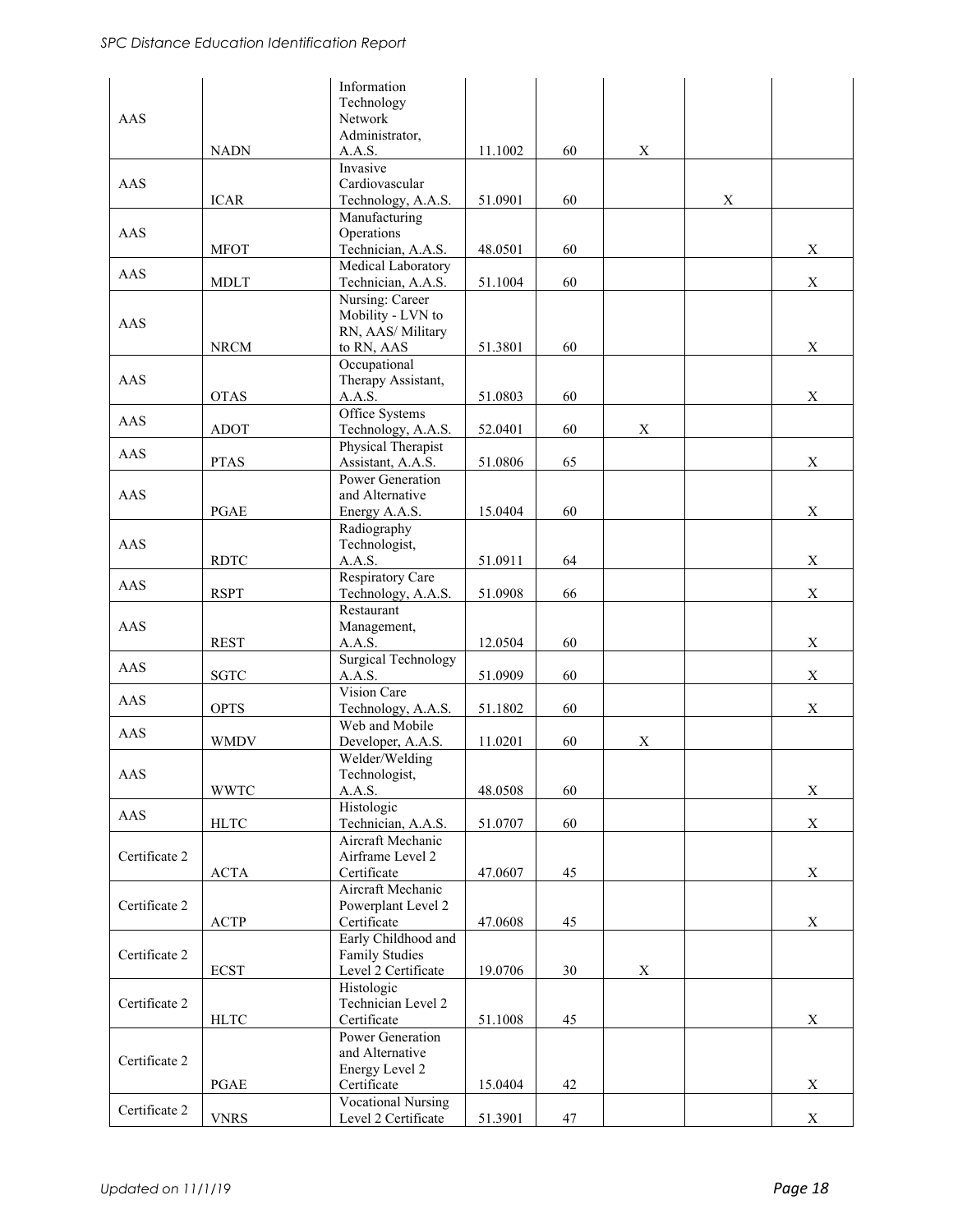|               |                              | <b>Advanced Diesel</b>                           |         |    |   |             |
|---------------|------------------------------|--------------------------------------------------|---------|----|---|-------------|
| Certificate 1 | <b>DEMR</b>                  | Heavy Equipment<br>Level 1 Certificate           | 47.0605 | 33 |   | X           |
|               |                              | <b>Aircraft Structures</b>                       |         |    |   |             |
| Certificate 1 | <b>ACST</b>                  | Mechanic Level 1<br>Certificate                  | 47.0607 | 32 |   | $\mathbf X$ |
|               |                              | Aircraft Turbine                                 |         |    |   |             |
| Certificate 1 |                              | Mechanic Level 1                                 |         |    |   |             |
|               | $\operatorname{ACTM}$        | Certificate                                      | 47.0608 | 33 |   | X           |
|               |                              | Artisan Breads &                                 |         |    |   |             |
| Certificate 1 | <b>BKPA</b>                  | <b>Specialty Desserts</b><br>Level 1 Certificate | 12.0501 | 20 |   | X           |
|               |                              | <b>Automotive Heating</b>                        |         |    |   |             |
|               |                              | and Air                                          |         |    |   |             |
| Certificate 1 |                              | Conditioning                                     |         |    |   |             |
|               | <b>HACS</b>                  | Specialist Level 1<br>Certificate                | 47.0604 | 18 |   | X           |
|               |                              | Automotive                                       |         |    |   |             |
| Certificate 1 |                              | Performance                                      |         |    |   |             |
|               |                              | Specialist Level 1                               |         |    |   |             |
|               | PERF                         | Certificate<br>Automotive                        | 47.0604 | 18 |   | X           |
| Certificate 1 |                              | Technology Level 1                               |         |    |   |             |
|               | <b>AUTT</b>                  | Certificate                                      | 47.0604 | 29 |   | X           |
| Certificate 1 |                              | <b>Baking Principles</b>                         |         |    |   |             |
|               | <b>BKPR</b>                  | Level 1 Certificate<br>Brake and Front End       | 12.0503 | 20 |   | $\mathbf X$ |
| Certificate 1 |                              | Specialist Level 1                               |         |    |   |             |
|               | <b>AFBS</b>                  | Certificate                                      | 47.0604 | 18 |   | $\mathbf X$ |
| Certificate 1 |                              | Cake Decorating                                  |         |    |   |             |
|               | <b>BKPA</b>                  | Level 1 Certificate                              | 12.0501 | 18 |   | $\mathbf X$ |
| Certificate 1 |                              | Catering<br>Management Level                     |         |    |   |             |
|               | <b>CTRM</b>                  | 1 Certificate                                    | 12.0504 | 27 |   | X           |
|               |                              | Chocolates and                                   |         |    |   |             |
| Certificate 1 |                              | <b>Plated Desserts</b>                           |         |    |   |             |
|               | <b>BKPA</b>                  | Level 1 Certificate<br>Cisco Systems             | 12.0501 | 20 |   | X           |
| Certificate 1 |                              | Networking Level 1                               |         |    |   |             |
|               | $\mathop{\rm CSSN}\nolimits$ | Certificate                                      | 15.1202 | 16 | X |             |
| Certificate 1 |                              | CNC Operator Level                               |         |    |   |             |
|               | <b>CNCO</b>                  | 1 Certificate<br>Collision                       | 48.0511 | 33 | X |             |
| Certificate 1 |                              | Technology Level 1                               |         |    |   |             |
|               | ${\rm CLTH}$                 | Certificate                                      | 47.0603 | 33 |   | $\mathbf X$ |
|               |                              | Computer                                         |         |    |   |             |
| Certificate 1 |                              | Maintenance with<br>Cisco Specialization         |         |    |   |             |
|               | <b>CMCS</b>                  | Level 1 Certificate                              | 11.1002 | 23 |   | X           |
|               |                              | Construction                                     |         |    |   |             |
| Certificate 1 |                              | Technology Level 1                               |         |    |   |             |
|               | $\operatorname{COTE}$        | Certificate<br><b>Culinary Studies</b>           | 15.1001 | 33 |   | X           |
| Certificate 1 | <b>CULS</b>                  | Level 1 Certificate                              | 15.0503 | 20 |   | $\mathbf X$ |
|               |                              | Diesel Heavy                                     |         |    |   |             |
| Certificate 1 |                              | Equipment Level 1                                |         |    |   |             |
|               | <b>DHSE</b>                  | Certificate                                      | 47.0605 | 16 |   | $\mathbf X$ |
|               |                              | Diesel/Light to<br>Heavy Truck                   |         |    |   |             |
|               |                              | Technology Brake                                 |         |    |   |             |
| Certificate 1 |                              | and Front End                                    |         |    |   |             |
|               |                              | Specialist Level 1                               |         |    |   |             |
|               | <b>DHET</b>                  | Certificate<br>Diesel/Light to                   | 47.0605 | 34 |   | $\mathbf X$ |
| Certificate 1 | <b>DHET</b>                  | Heavy Truck                                      | 47.0605 | 34 |   | $\mathbf X$ |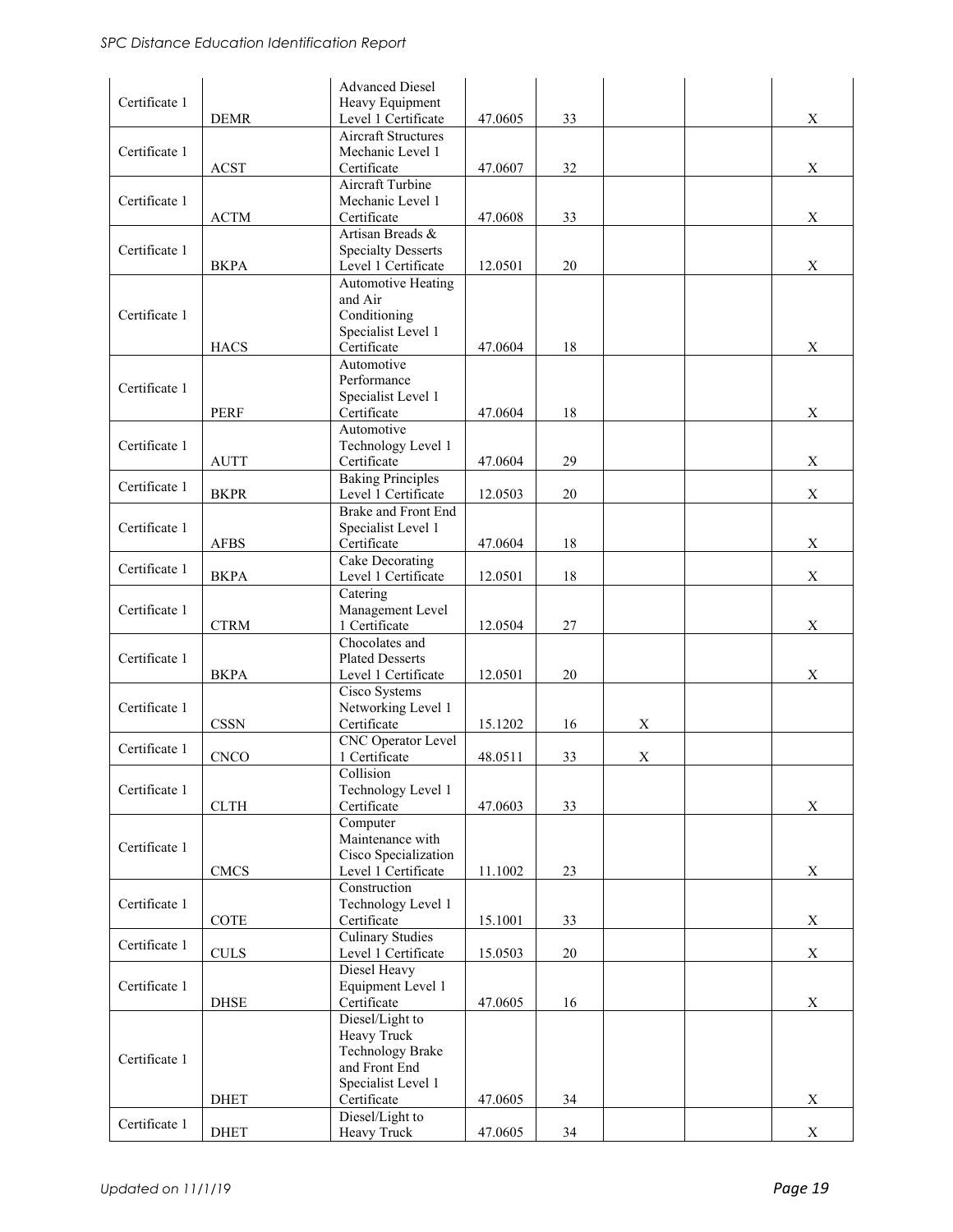|               |                            | Technology Level 1<br>Certificate                                                |         |        |   |             |             |
|---------------|----------------------------|----------------------------------------------------------------------------------|---------|--------|---|-------------|-------------|
| Certificate 1 | <b>ELET</b>                | <b>Electrical Trades</b><br>Level 1 Certificate                                  | 46.0302 | 24     |   |             | X           |
| Certificate 1 | <b>GMAP</b>                | <b>GM</b> Light<br>Maintenance Repair<br>Level 1 Certificate                     | 47.0604 | 24     |   |             | $\mathbf X$ |
| Certificate 1 | <b>HMGF</b>                | Hospitality<br>Management<br>Fundamentals Level<br>I Certificate                 | 52.0904 | 29     |   |             | $\mathbf X$ |
| Certificate 1 | <b>HLSP</b>                | Hotel Limited<br>Service Property<br>Management Level<br>1 Certificate           | 52.0904 | 30     |   |             | X           |
| Certificate 1 | <b>HLSP</b>                | Hotel Rooms<br>Division Level 1<br>Certificate                                   | 52.0904 | 18     |   |             | X           |
| Certificate 1 | <b>IMNT</b>                | Industrial<br>Maintenance Level<br>1 Certificate                                 | 15.0404 | 16     |   |             | X           |
| Certificate 1 | <b>IGGW</b>                | <b>Inert Gas</b><br>GTAW/GMAW<br>Welder (MSGW)<br>Level 1 Certificate            | 48.0508 | 30     |   |             | X           |
| Certificate 1 | <b>ISAC</b>                | Information<br>Technology<br>Cybersecurity<br>Specialist Level I<br>Certificate  | 11.1003 | 28     | X |             |             |
| Certificate 1 | <b>MOMM</b>                | Manufacturing<br>Operations<br>Maintenance<br>Mechanic Level 1<br>Certificate    | 48.0501 | 31     |   |             | $\mathbf X$ |
| Certificate 1 | <b>MFOT</b>                | Manufacturing<br>Skills Trade Helper<br>Level 1 Certificate                      | 48.0501 | 15     |   |             | X           |
| Certificate 1 | <b>MCSE</b>                | MCSE: Server<br>Infrastructure Level<br>1 Certificate                            | 11.0901 | 18     | X |             |             |
| Certificate 1 | <b>NACH</b>                | Nurse Aide for<br>Health Care                                                    | 51.3902 | $10\,$ |   |             | X           |
| Certificate 1 | <b>MOSP</b>                | Office Applications<br>Specialist (OAS)<br>Level 1 Certificate                   | 52.0401 | 33     | X |             |             |
| Certificate 1 | $\rm NAHC$                 | Nurse Aide for<br>Health Care Level 1<br>Certificate                             | 51.3902 | 16     |   |             | $\mathbf X$ |
| Certificate 1 | $\ensuremath{\text{PCLK}}$ | Payroll Specialist<br>Level 1 Certificate                                        | 52.0302 | 24     |   | $\mathbf X$ |             |
| Certificate 1 | <b>PLMB</b>                | Plumber's Helper<br>Level 1 Certificate                                          | 46.0502 | 23     |   |             | $\mathbf X$ |
| Certificate 1 | <b>PLMT</b>                | <b>Plumbing Trades</b><br>Level 1 Certificate                                    | 46.0502 | 39     |   |             | $\mathbf X$ |
| Certificate 1 | <b>HLSP</b>                | Principles of Hotel<br>Food and Beverage<br>Management Level<br>1 Certificate    | 52.0904 | 21     |   |             | $\mathbf X$ |
| Certificate 1 | ${\rm PTOM}$               | Production Tool<br>Operator /<br>Maintenance<br>Assistant Level 1<br>Certificate | 48.0501 | 34     |   |             | X           |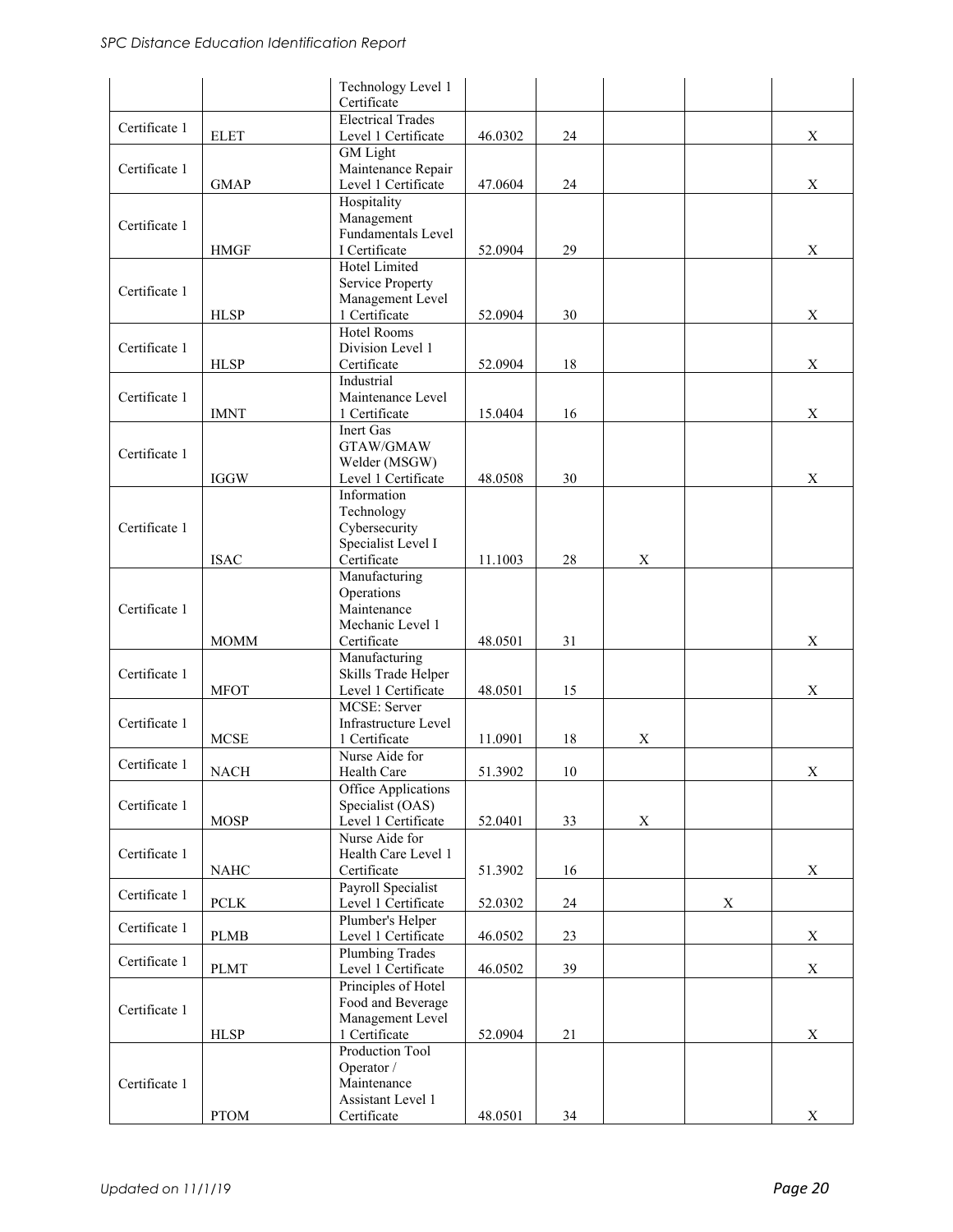|               |             | Refinishing           |         |    |   |   |
|---------------|-------------|-----------------------|---------|----|---|---|
| Certificate 1 |             | Technology Level 1    |         |    |   |   |
|               | <b>REFT</b> | Certificate           | 47.0603 | 31 |   | X |
| Certificate 1 |             | Refrigeration Level   |         |    |   |   |
|               | <b>RFTC</b> | 1 Certificate         | 15.0501 | 24 |   | X |
|               |             | Residential Air       |         |    |   |   |
| Certificate 1 |             | Conditioning          |         |    |   |   |
|               |             | Installation Level 1  |         |    |   |   |
|               | <b>ACHT</b> | Certificate           | 15.0501 | 24 |   | X |
|               |             | Residential Air       |         |    |   |   |
|               |             | Conditioning          |         |    |   |   |
| Certificate 1 |             | Technician Level 1    |         |    |   |   |
|               | <b>ACHT</b> | Certificate           | 15.0501 | 36 |   | X |
|               |             | Restaurant            |         |    |   |   |
| Certificate 1 |             | Supervision Level 1   |         |    |   |   |
|               | <b>RSSP</b> | Certificate           | 12.0504 | 21 |   | X |
|               |             | <b>Small Business</b> |         |    |   |   |
| Certificate 1 |             | Management Level      |         |    |   |   |
|               | <b>BUSG</b> | 1 Certificate         | 52.0201 | 21 | X |   |
|               |             | Structural/Pipe       |         |    |   |   |
| Certificate 1 |             | Layout Level 1        |         |    |   |   |
|               | <b>SPLY</b> | Certificate           | 48.0508 | 29 |   | X |
|               |             | Transmission          |         |    |   |   |
| Certificate 1 |             | Specialist Level 1    |         |    |   |   |
|               | <b>TRNS</b> | Certificate           | 47.0604 | 18 |   | X |
|               |             | Web and Mobile        |         |    |   |   |
| Certificate 1 |             | Developer Level 1     |         |    |   |   |
|               | <b>WMDV</b> | Certificate           | 11.0201 | 39 | X |   |

Source: Office of Institutional Planning, Research, and Effectiveness. Daily Argos Report, 2019, uncertified

### **C. Tables and Charts**

| Table $1$ – Number of Distance Education Students |  |  |  |  |  |  |  |
|---------------------------------------------------|--|--|--|--|--|--|--|
|---------------------------------------------------|--|--|--|--|--|--|--|

|                                              | Fall<br>2015 | <b>Spring</b><br>2016 | Fall<br>2016 | <b>Spring</b><br>2017 | Fall<br>2017 | <b>Spring</b><br>2018 | Fall<br>2018 | <b>Spring</b><br>2019 |
|----------------------------------------------|--------------|-----------------------|--------------|-----------------------|--------------|-----------------------|--------------|-----------------------|
| <b>No. of Online Students</b>                | 5,947        | 6,455                 | 5,574        | 5,984                 | 5,880        | 6,028                 | 5,449        | 6,592                 |
| <b>No. of Hybrid Students</b>                | 1,112        | 617                   | 870          | 518                   | 909          | 514                   | 542          | 615                   |
| <b>Total Number of DE</b><br><b>Students</b> | 7.059        | 7,072                 | 6.444        | 6,502                 | 6.789        | 6,542                 | 5,991        | 7,207                 |
| <b>Total Students Enrolled</b>               | 12,826       | 12,891                | 13,275       | 13,314                | 13,712       | 13.648                | 13,657       | 14,137                |
| DE Students as Percent of<br><b>Total</b>    | 55%          | 55%                   | 49%          | 49%                   | 50%          | 48%                   | 44%          | 51%                   |

Source: Office of Institutional Planning, Research, and Effectiveness. Daily Argos Report, 2019, uncertified

*Figure 1 – Student Enrollment*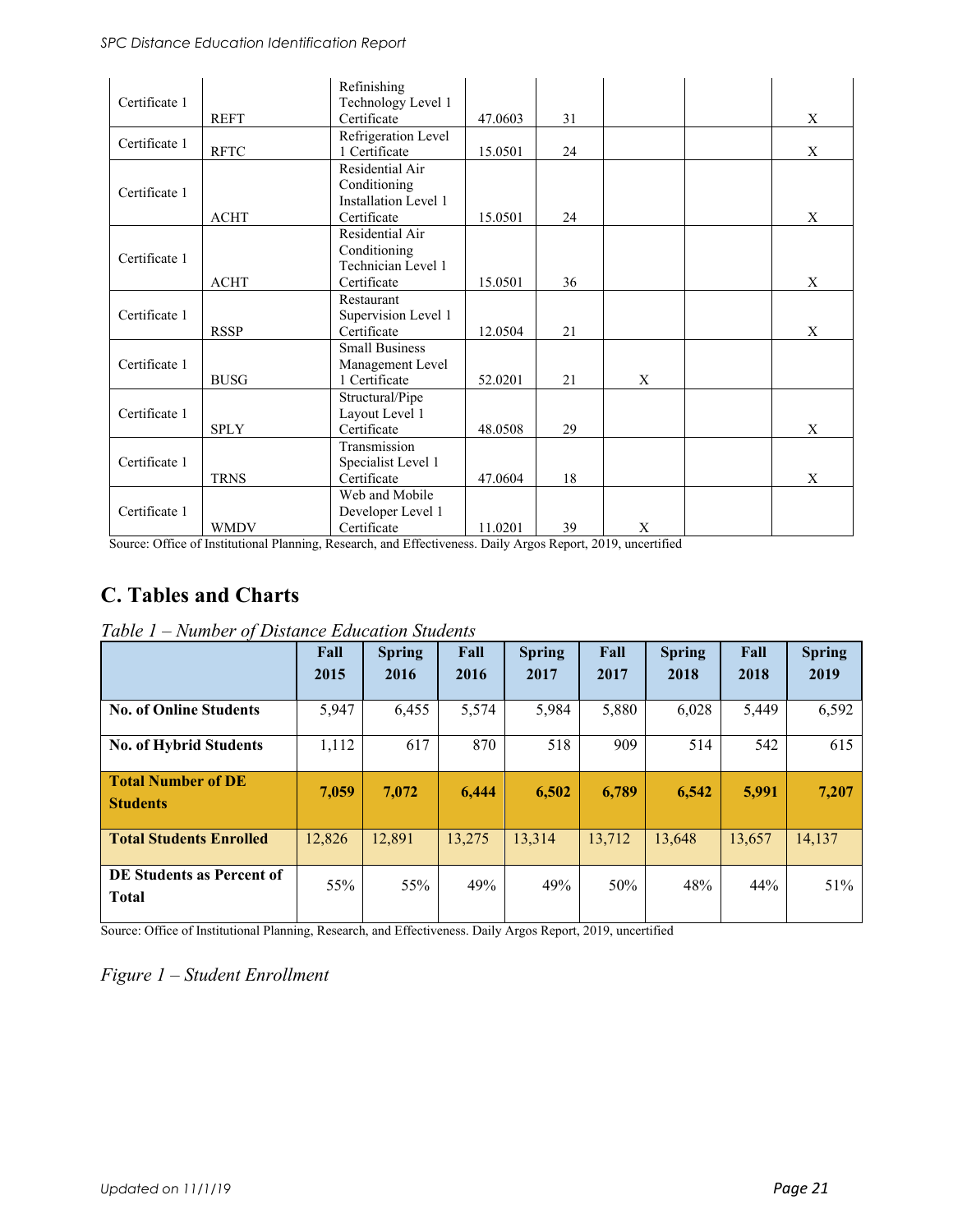

Source: Office of Institutional Planning, Research, and Effectiveness. Daily Argos Report, 2019, uncertified

|                                           | Fall<br>2015 | <b>Spring</b><br>2016 | Fall<br>2016 | <b>Spring</b><br>2017 | Fall<br>2017 | <b>Spring</b><br>2018 | Fall<br>2018 | <b>Spring</b><br>2019 |
|-------------------------------------------|--------------|-----------------------|--------------|-----------------------|--------------|-----------------------|--------------|-----------------------|
| <b>Online enrollment</b>                  | 7,700        | 8,540                 | 7,891        | 8,435                 | 8,281        | 8,433                 | 8,469        | 8,837                 |
| <b>Hybrid Enrollment</b>                  | 1,423        | 755                   | 322          | 351                   | 282          | 339                   | 346          | 529                   |
| <b>Total DE</b><br><b>Enrollments</b>     | 9,123        | 9,295                 | 8,213        | 8,786                 | 8,563        | 8,772                 | 8,815        | 9,366                 |
| <b>Total Enrollments</b>                  | 24,231       | 22,581                | 27,118       | 22,486                | 28,759       | 27,445                | 24,652       | 27,508                |
| <b>Percent DE Enrollments</b><br>of Total | 37.70%       | 41.20%                | 30.30%       | 39.10%                | 29.80%       | 32.00%                | 35.75%       | 34.04%                |

*Table 2 – Distance Education Enrollment (Duplicate Count)*

Source: Office of Institutional Planning, Research, and Effectiveness. Daily Argos Report, 2019, uncertified



#### *Figure 2 – Enrollment by Semester*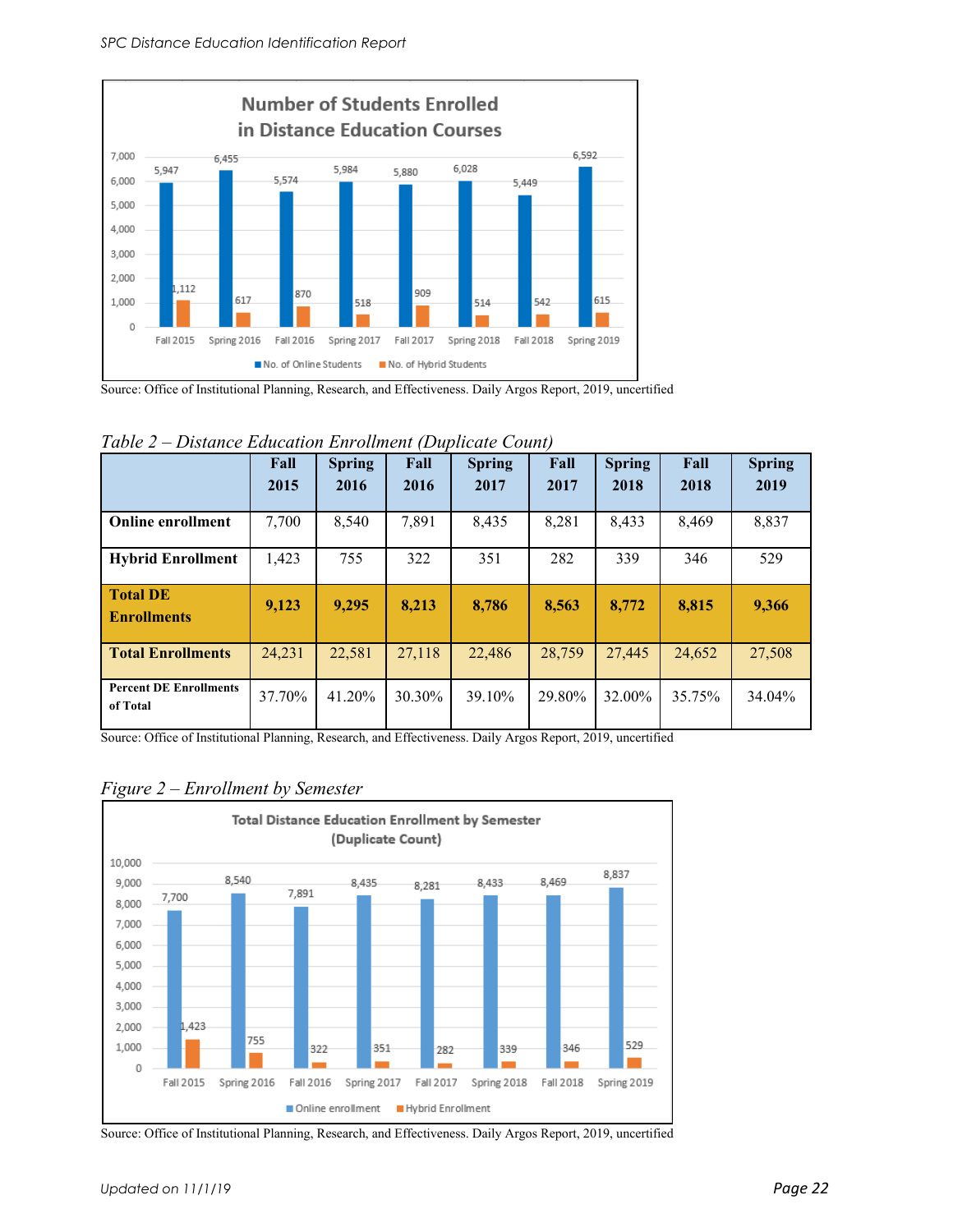| Table 3 – Dual Credit and Early College High School Online Enrollment |  |
|-----------------------------------------------------------------------|--|
|-----------------------------------------------------------------------|--|

|                                                                                                                                                                                                                                                                    | Fall<br>2015 | Spring<br>2016          | Fall<br>2016 | Spring<br>2017 | Fall<br>2017 | Spring<br>2018 | Fall<br>2018 | Spring<br>2019 |
|--------------------------------------------------------------------------------------------------------------------------------------------------------------------------------------------------------------------------------------------------------------------|--------------|-------------------------|--------------|----------------|--------------|----------------|--------------|----------------|
| <b>Dual Credit Online</b><br><b>Enrollment</b>                                                                                                                                                                                                                     | 691          | 604                     | 675          | 560            | 767          | 587            | 736          | 650            |
| <b>Early College High</b><br><b>School Online</b><br><b>Enrollment</b><br>$\Omega$ , $\Omega$ , $\Omega$ , $\Omega$ , $\Omega$ , $\Omega$ , $\Omega$ , $\Omega$ , $\Omega$ , $\Omega$ , $\Omega$ , $\Omega$ , $\Omega$ , $\Omega$ , $\Omega$ , $\Omega$ , $\Omega$ | 221          | 236<br>$2010 - 10^{10}$ | 198          | 192            | 252          | 227            | 448          | 700            |

Source: Dual Credit Office. Daily Argos Report, 2019, uncertified

*Figure 3 – Dual Credit and Early College High School Online Enrollment*



Source: Dual Credit Office. Daily Argos Report, 2019, uncertified

| Table 4 – Orientation to Online Learning Enrollment |  |  |  |
|-----------------------------------------------------|--|--|--|
|-----------------------------------------------------|--|--|--|

|                                                            | 2015 | <b>Fall</b> Spring<br>2016 | Fall<br>2016 | <b>Spring</b><br>2017 | Fall<br>2017                                                                                                                                                                                                                                                                                                                       | $\vert$ Spring<br>2018 | Fall<br>2018 | <b>Spring</b><br>2019 |
|------------------------------------------------------------|------|----------------------------|--------------|-----------------------|------------------------------------------------------------------------------------------------------------------------------------------------------------------------------------------------------------------------------------------------------------------------------------------------------------------------------------|------------------------|--------------|-----------------------|
| <b>OLRN</b> Enrollments                                    | 379  | 2.218                      | 2,031        | 1,807                 | 2,358                                                                                                                                                                                                                                                                                                                              | 1,634                  | 2.456        | 1.491                 |
| $\alpha$ of $\alpha$ in $\alpha$ is the $\alpha$<br>$\sim$ |      |                            |              |                       | $\mathbf{D}$ $\mathbf{D}$ $\mathbf{D}$ $\mathbf{D}$ $\mathbf{D}$ $\mathbf{D}$ $\mathbf{D}$ $\mathbf{D}$ $\mathbf{D}$ $\mathbf{D}$ $\mathbf{D}$ $\mathbf{D}$ $\mathbf{D}$ $\mathbf{D}$ $\mathbf{D}$ $\mathbf{D}$ $\mathbf{D}$ $\mathbf{D}$ $\mathbf{D}$ $\mathbf{D}$ $\mathbf{D}$ $\mathbf{D}$ $\mathbf{D}$ $\mathbf{D}$ $\mathbf{$ |                        |              |                       |

Source: Office of Institutional Planning, Research, and Effectiveness. Daily Argos Report, 2019, uncertified

*Figure 4 – Orientation to Online Learning Course Enrollment*

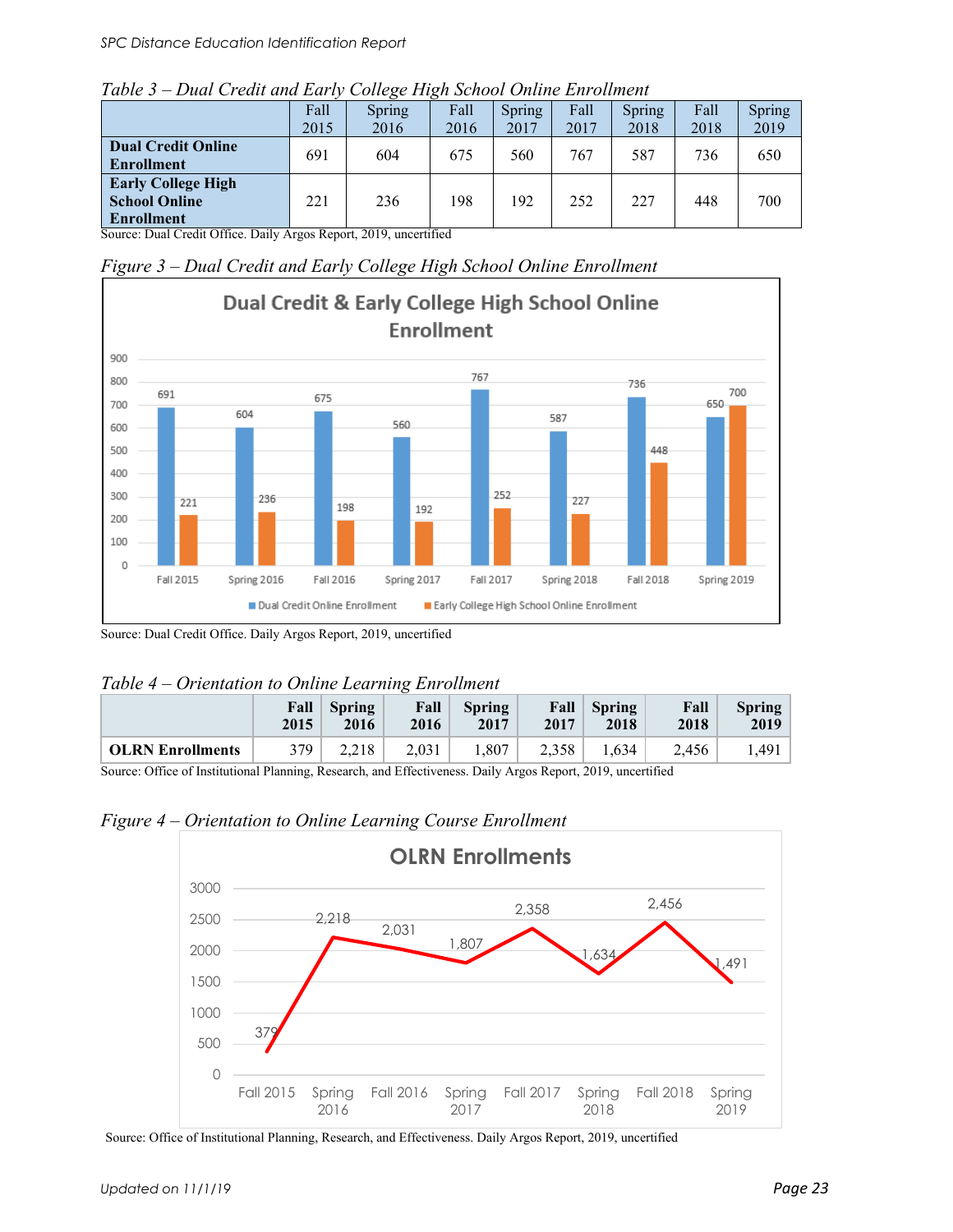

*Figure 5 – Students Assisted by Center for Distance Learning* 

Source: Center for Distance Learning, Student Assistance Records, 2019



#### *Figure 6 – Course Completion Rates by Spring Semesters*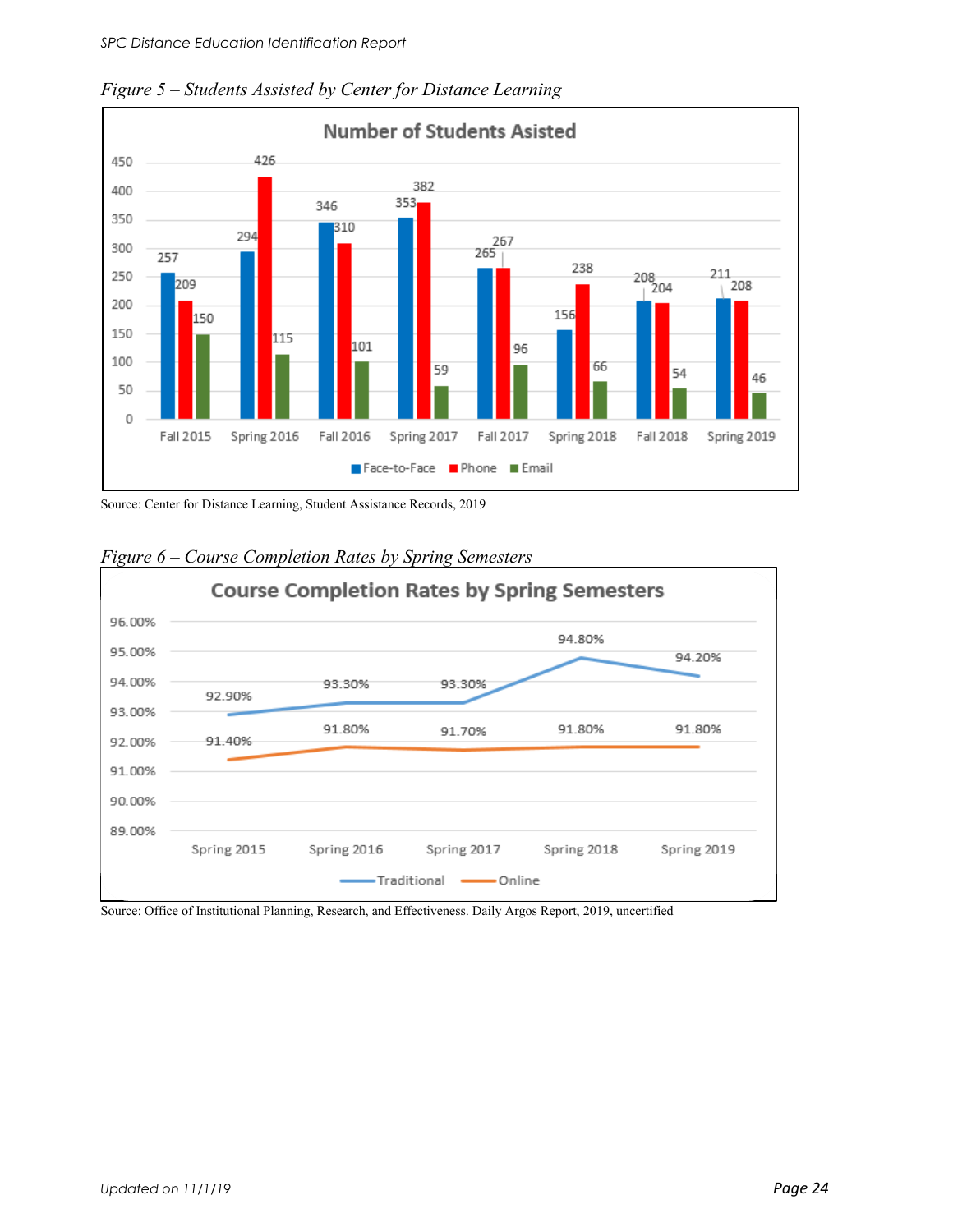

*Figure 7 – Course Completion Rates by Fall Semesters*

Source: Office of Institutional Planning, Research, and Effectiveness. Daily Argos Report, 2019, uncertified

**Successful Course Completion Rates by Spring Semesters** 86.70% 88.00% 85.50% 86.00% 83.90% 83.50% 82.20% 84.00% 82.00% 78.70% 78.40% 78.30% 80.00% 76.90% 76.60% 78.00% 76.00% 74.00% 72.00% 70.00% Spring 2015 Spring 2016 Spring 2017 Spring 2018 Spring 2019 Traditional - Online

*Figure 8 – Successful Course Completion Rates by Spring Semesters*

Source: Office of Institutional Planning, Research, and Effectiveness. Daily Argos Report, 2019, uncertified